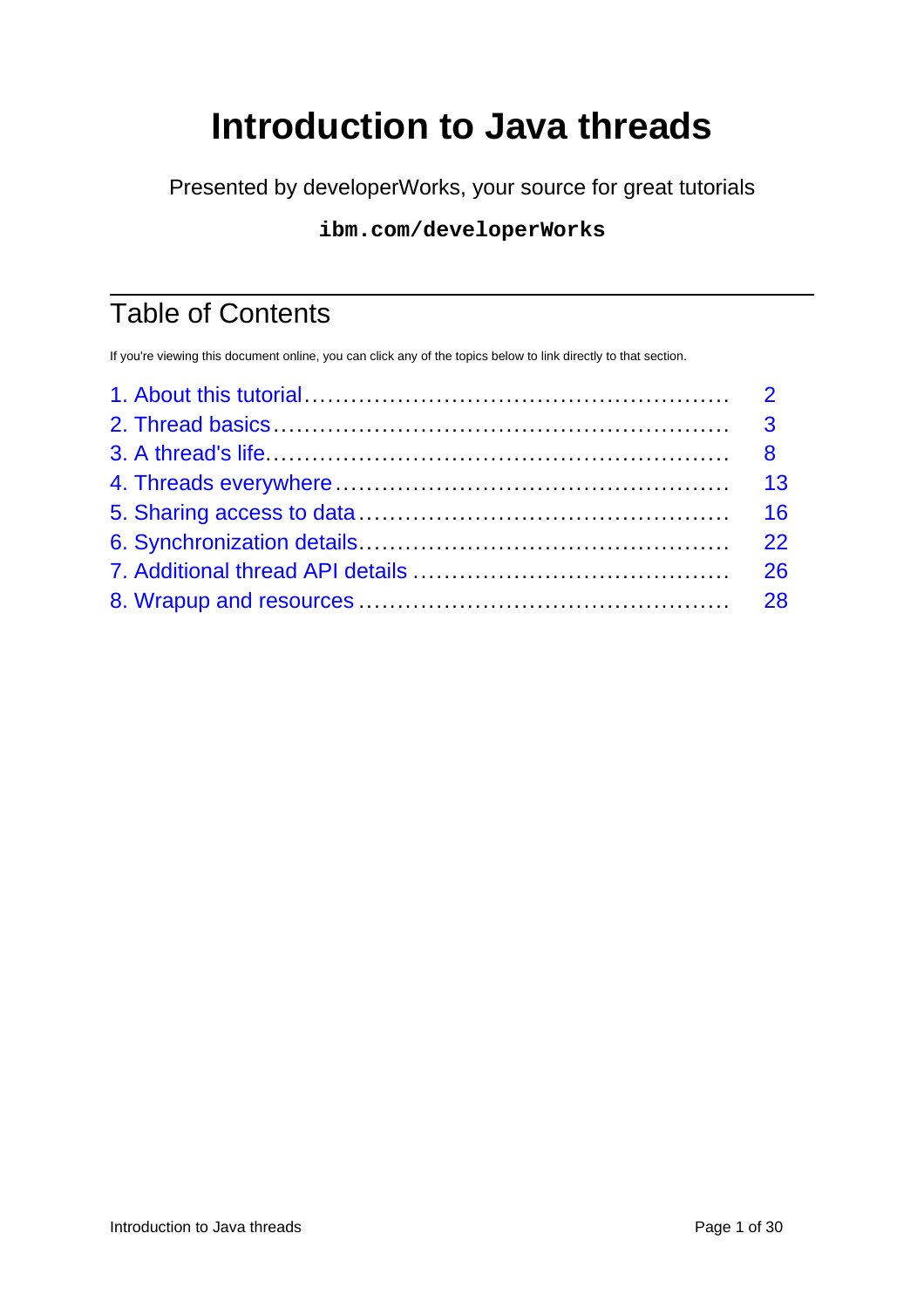## <span id="page-1-0"></span>Section 1. About this tutorial

## What is this tutorial about?

This tutorial explores the basics of threads -- what they are, why they are useful, and how to get started writing simple programs that use them.

We will also explore the basic building blocks of more sophisticated threading applications -how to exchange data between threads, how to control threads, and how threads can communicate with each other.

### Should I take this tutorial?

This tutorial is for Java programmers who have a good working knowledge of the Java language, but who have limited experience with multithreading or concurrency.

At the completion of this tutorial, you should be able to write simple programs that use threads. You should also be able to read and understand programs that use threads in straightforward ways.

## About the author

Brian Goetz is a regular columnist on the *developerWorks* Java technology zone and has been a professional software developer for the past 15 years. He is a Principal Consultant at [Quiotix](http://www.quiotix.com), a software development and consulting firm located in Los Altos, California.

See Brian's *[published and upcoming articles](http://www.quiotix.com/~brian/pubs.html)* in popular industry publications.

Contact Brian at [brian@quiotix.com](mailto:brian@quiotix.com)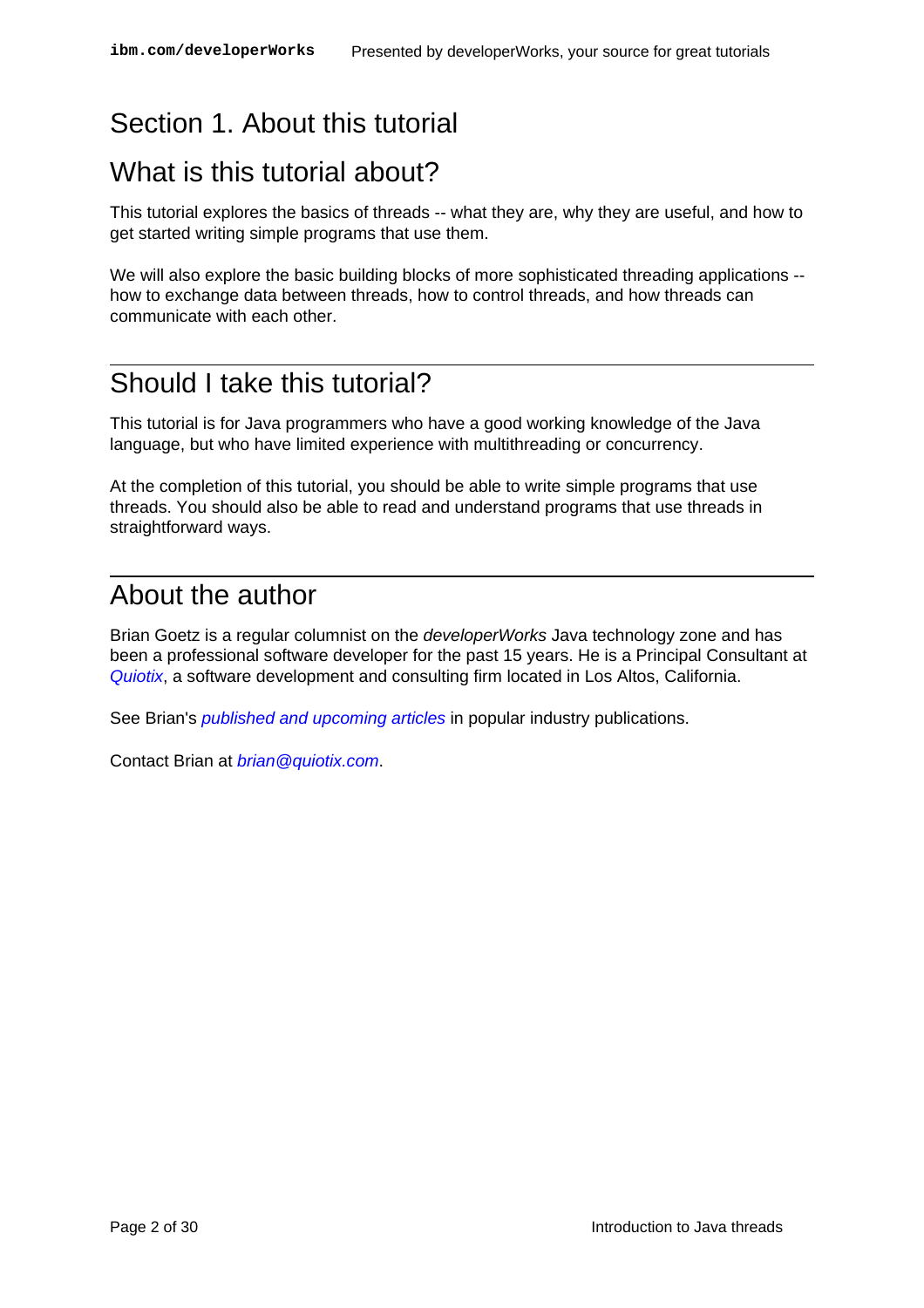## <span id="page-2-0"></span>Section 2. Thread basics

## What are threads?

Nearly every operating system supports the concept of processes -- independently running programs that are isolated from each other to some degree.

Threading is a facility to allow multiple activities to coexist within a single process. Most modern operating systems support threads, and the concept of threads has been around in various forms for many years. Java is the first mainstream programming language to explicitly include threading within the language itself, rather than treating threading as a facility of the underlying operating system.

Threads are sometimes referred to as lightweight processes. Like processes, threads are independent, concurrent paths of execution through a program, and each thread has its own stack, its own program counter, and its own local variables. However, threads within a process are less insulated from each other than separate processes are. They share memory, file handles, and other per-process state.

A process can support multiple threads, which appear to execute simultaneously and asynchronously to each other. Multiple threads within a process share the same memory address space, which means they have access to the same variables and objects, and they allocate objects from the same heap. While this makes it easy for threads to share information with each other, you must take care to ensure that they do not interfere with other threads in the same process.

The Java thread facility and API is deceptively simple. However, writing complex programs that use threading effectively is not quite as simple. Because multiple threads coexist in the same memory space and share the same variables, you must take care to ensure that your threads don't interfere with each other.

### Every Java program uses threads

Every Java program has at least one thread -- the main thread. When a Java program starts, the JVM creates the main thread and calls the program's main() method within that thread.

The JVM also creates other threads that are mostly invisible to you -- for example, threads associated with garbage collection, object finalization, and other JVM housekeeping tasks. Other facilities create threads too, such as the AWT (Abstract Windowing Toolkit) or Swing UI toolkits, servlet containers, application servers, and RMI (Remote Method Invocation).

### Why use threads?

There are many reasons to use threads in your Java programs. If you use Swing, servlets, RMI, or Enterprise JavaBeans (EJB) technology, you may already be using threads without realizing it.

Some of the reasons for using threads are that they can help to: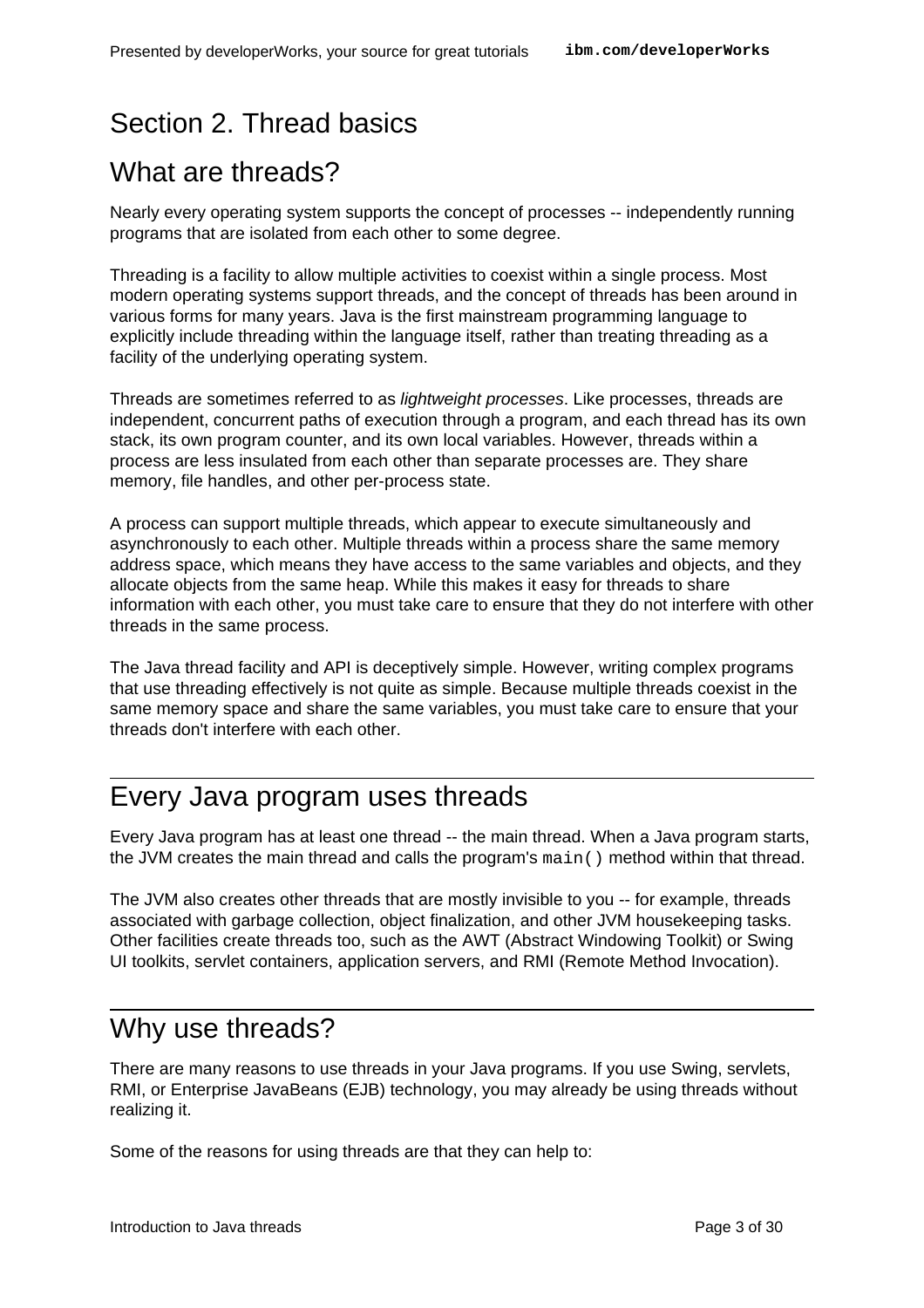- Make the UI more responsive
- Take advantage of multiprocessor systems
- Simplify modeling
- Perform asynchronous or background processing

### More responsive UI

Event-driven UI toolkits, such as AWT and Swing, have an event thread that processes UI events such as keystrokes and mouse clicks.

AWT and Swing programs attach event listeners to UI objects. These listeners are notified when a specific event occurs, such as a button being clicked. Event listeners are called from within the AWT event thread.

If an event listener were to perform a lengthy task, such as checking spelling in a large document, the event thread would be busy running the spelling checker, and thus would not be able to process additional UI events until the event listener completed. This would make the program appear to freeze, which is disconcerting to the user.

To avoid stalling the UI, the event listener should hand off long tasks to another thread so that the AWT thread can continue processing UI events (including requests to cancel the long-running task being performed) while the task is in progress.

#### Take advantage of multiprocessor systems

Multiprocessor (MP) systems are much more common than they used to be. Once they were found only in large data centers and scientific computing facilities. Now many low-end server systems -- and even some desktop systems -- have multiple processors.

Modern operating systems, including Linux, Solaris, and Windows NT/2000, can take advantage of multiple processors and schedule threads to execute on any available processor.

The basic unit of scheduling is generally the thread; if a program has only one active thread, it can only run on one processor at a time. If a program has multiple active threads, then multiple threads may be scheduled at once. In a well-designed program, using multiple threads can improve program throughput and performance.

## Simplicity of modeling

In some cases, using threads can make your programs simpler to write and maintain. Consider a simulation application, where you simulate the interaction between multiple entities. Giving each entity its own thread can greatly simplify many simulation and modeling applications.

Another example where it is convenient to use separate threads to simplify a program is when an application has multiple independent event-driven components. for example, an application might have a component that counts down the number of seconds since some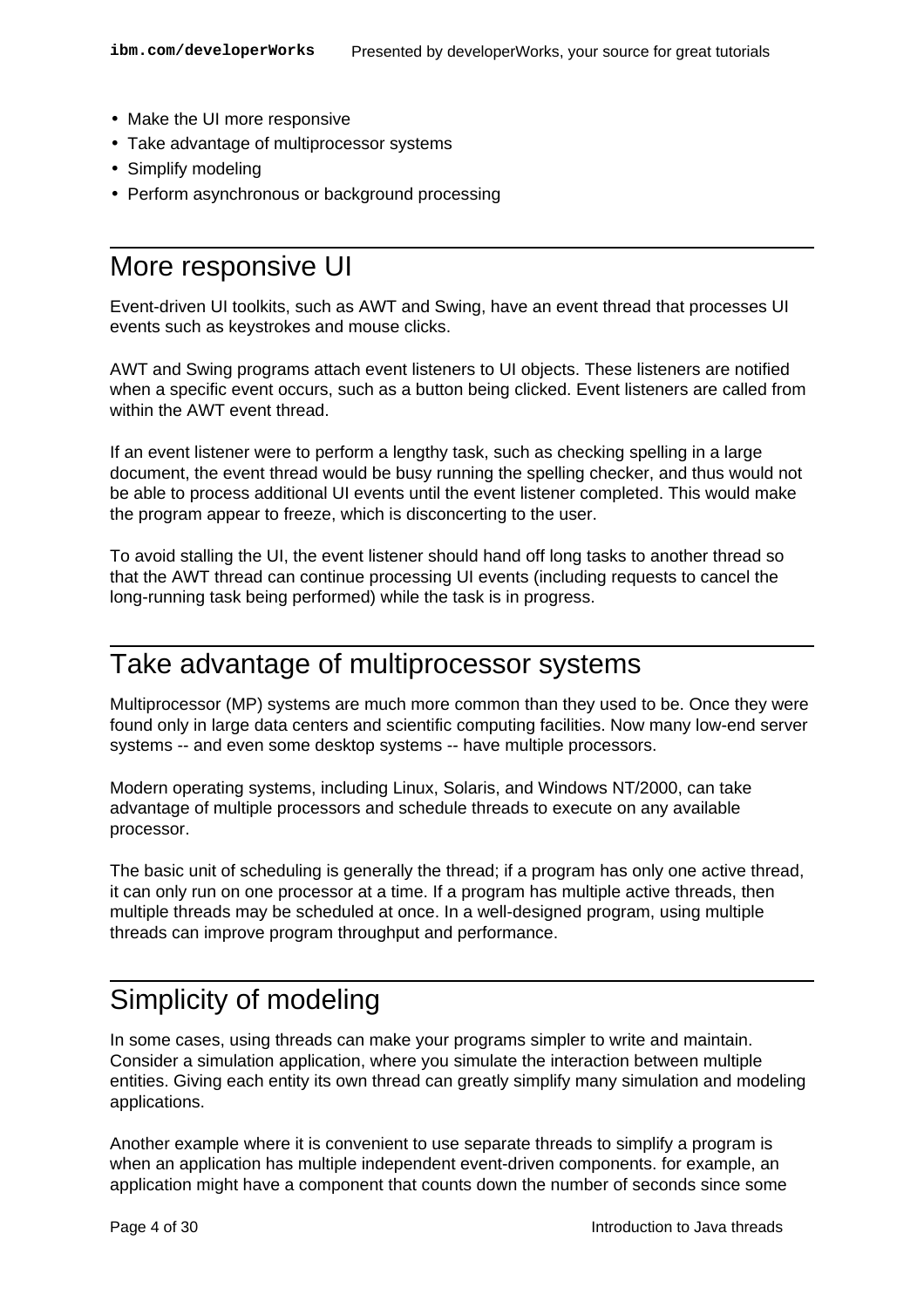event and updates a display on the screen. Rather than having a main loop check the time periodically and update the display, it is much simpler -- and less error-prone -- to have a thread that does nothing but sleep until a certain amount of time has elapsed and then update the on-screen counter. This way the main thread doesn't need to worry about the timer at all.

## Asynchronous or background processing

Server applications get their input from remote sources, such as sockets. When you read from a socket, if there is no data currently available, the call to SocketInputStream.read() will block until data is available.

If a single-threaded program were to read from the socket, and the entity on the other end of the socket were never to send any data, the program would simply wait forever, and no other processing would get done. On the other hand, the program could poll the socket to see if data was available, but this is often undesirable for performance reasons.

If, instead, you created a thread to read from the socket, the main thread could perform other tasks while the other thread waited for input from the socket. You can even create multiple threads so you can read from multiple sockets at once. In this way, you are notified quickly when data is available (because the waiting thread is awakened) without having to poll frequently to check if data is available. The code to wait on a socket using threads is also much simpler and less error-prone than polling would be.

#### Simple, but sometimes risky

While the Java thread facility is very easy to use, there are several risks you should try to avoid when you create multithreaded programs.

When multiple threads access the same data item, such as a static field, an instance field of a globally accessible object, or a shared collection, you need to make sure that they coordinate their access to the data so that both see a consistent view of the data and neither steps on the other's changes. The Java language provides two keywords for this purpose: synchronized and volatile. We will explore the use and meaning of these keywords later in this tutorial.

When accessing variables from more than one thread, you must ensure that the access is properly synchronized. For simple variables, it may be enough to declare the variable volatile, but in most situations, you will need to use synchronization.

If you are going to use synchronization to protect access to shared variables, you must make sure to use it everywhere in your program where the variable is accessed.

#### Don't overdo it

While threads can greatly simplify many types of applications, overuse of threads can be hazardous to your program's performance and its maintainability. Threads consume resources. Therefore, there is a limit on how many threads you can create without degrading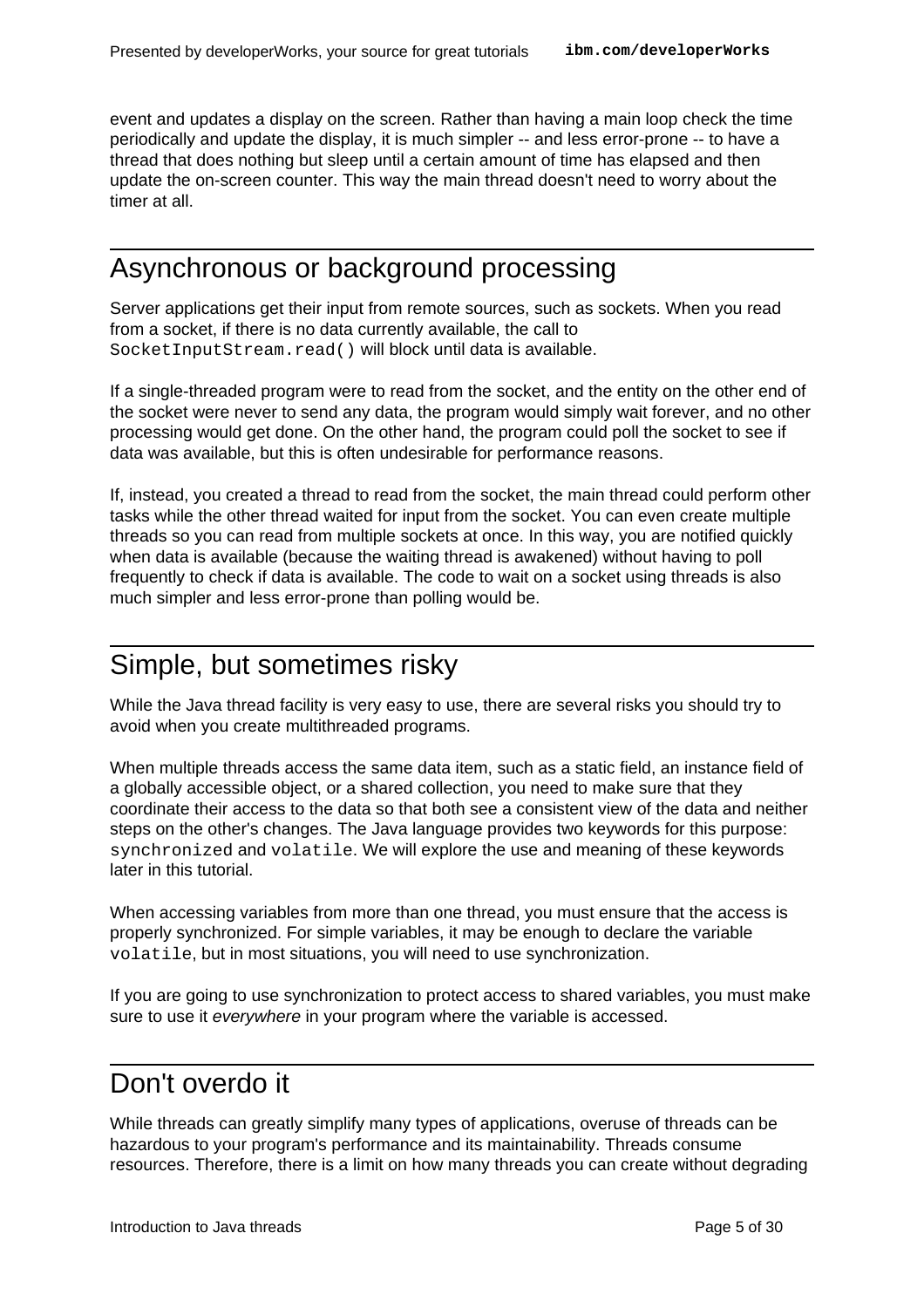performance.

In particular, using multiple threads will not make a CPU-bound program run any faster on a single-processor system.

#### Example: Using a thread for timing and a thread to do work

The following example uses two threads, one for timing and one to do actual work. The main thread calculates prime numbers using a very straightforward algorithm.

Before it starts, it creates and starts a timer thread, which will sleep for ten seconds, and then set a flag that the main thread will check. After ten seconds, the main thread will stop. Note that the shared flag is declared volatile.

```
/**
 * CalculatePrimes -- calculate as many primes as we can in ten seconds
 */
public class CalculatePrimes extends Thread {
    public static final int MAX_PRIMES = 1000000;
    public static final int TEN_SECONDS = 10000;
    public volatile boolean finished = false;
    public void run() {
        int[] primes = new int[MAX_PRIMES];
        int count = 0;
        for (int i=2; count<MAX PRIMES; i++) {
            // Check to see if the timer has expired
            if (finished) {
                break;
            }
            boolean prime = true;
            for (int j=0; j<count; j++) {
                if (i \text{\$primes}[j] == 0) {
                    prime = false;
                    break;
                }
            }
            if (prime) {
                primes[count++] = i;System.out.println("Found prime: " + i);
            }
        }
    }
    public static void main(String[] args) {
        CalculatePrimes calculator = new CalculatePrimes();
        calculator.start();
        try {
            Thread.sleep(TEN_SECONDS);
```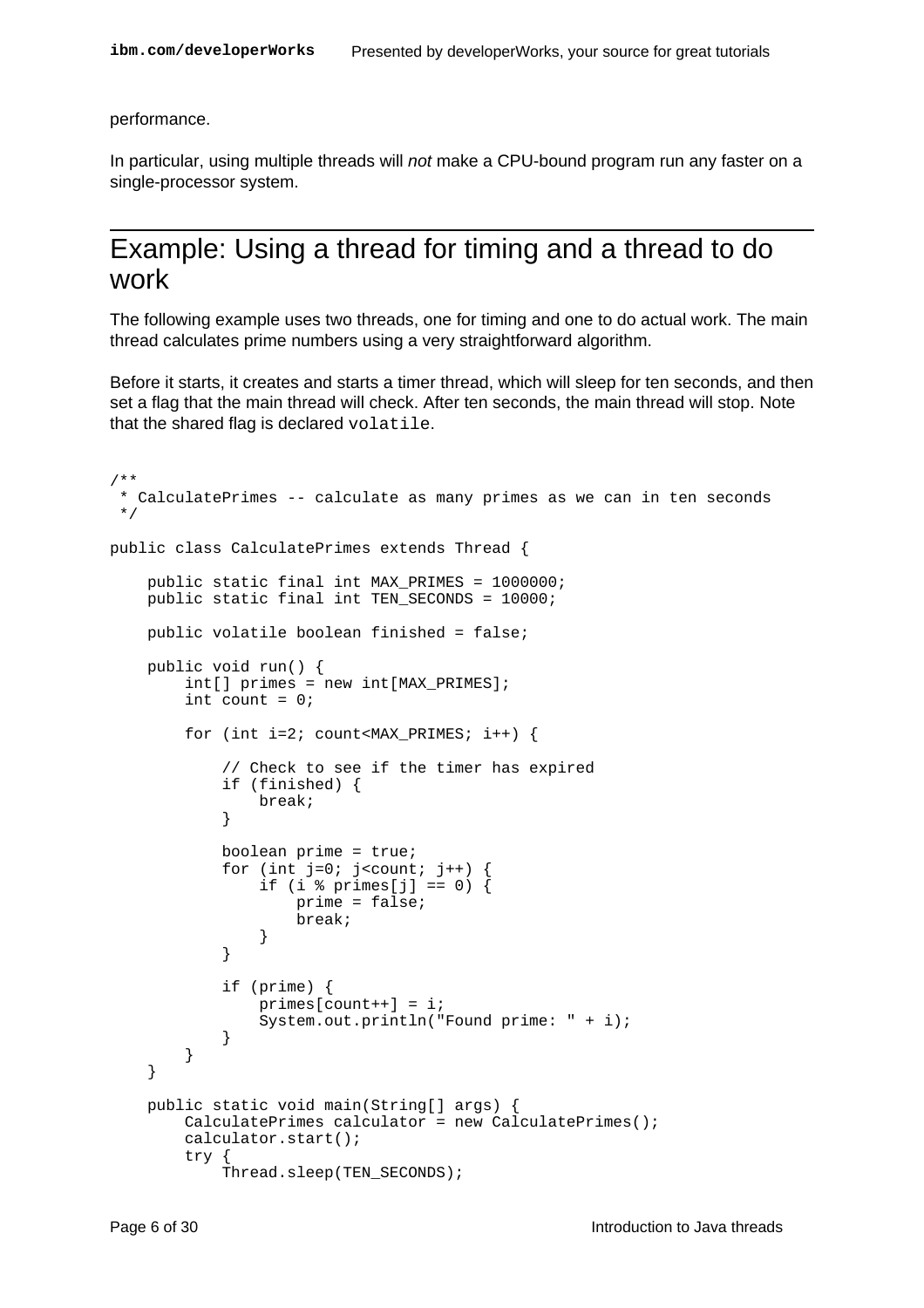```
}
        catch (InterruptedException e) {
           // fall through
        }
        calculator.finished = true;
    }
}
```
## Summary

The Java language includes a powerful threading facility built into the language. You can use the threading facility to:

- Increase the responsiveness of GUI applications
- Take advantage of multiprocessor systems
- Simplify program logic when there are multiple independent entities
- Perform blocking I/O without blocking the entire program

When you use multiple threads, you must be careful to follow the rules for sharing data between threads, which we'll cover in [Sharing access to data](#page-15-0) on page 16 . All these rules boil down to one basic principle: **Don't forget to synchronize**.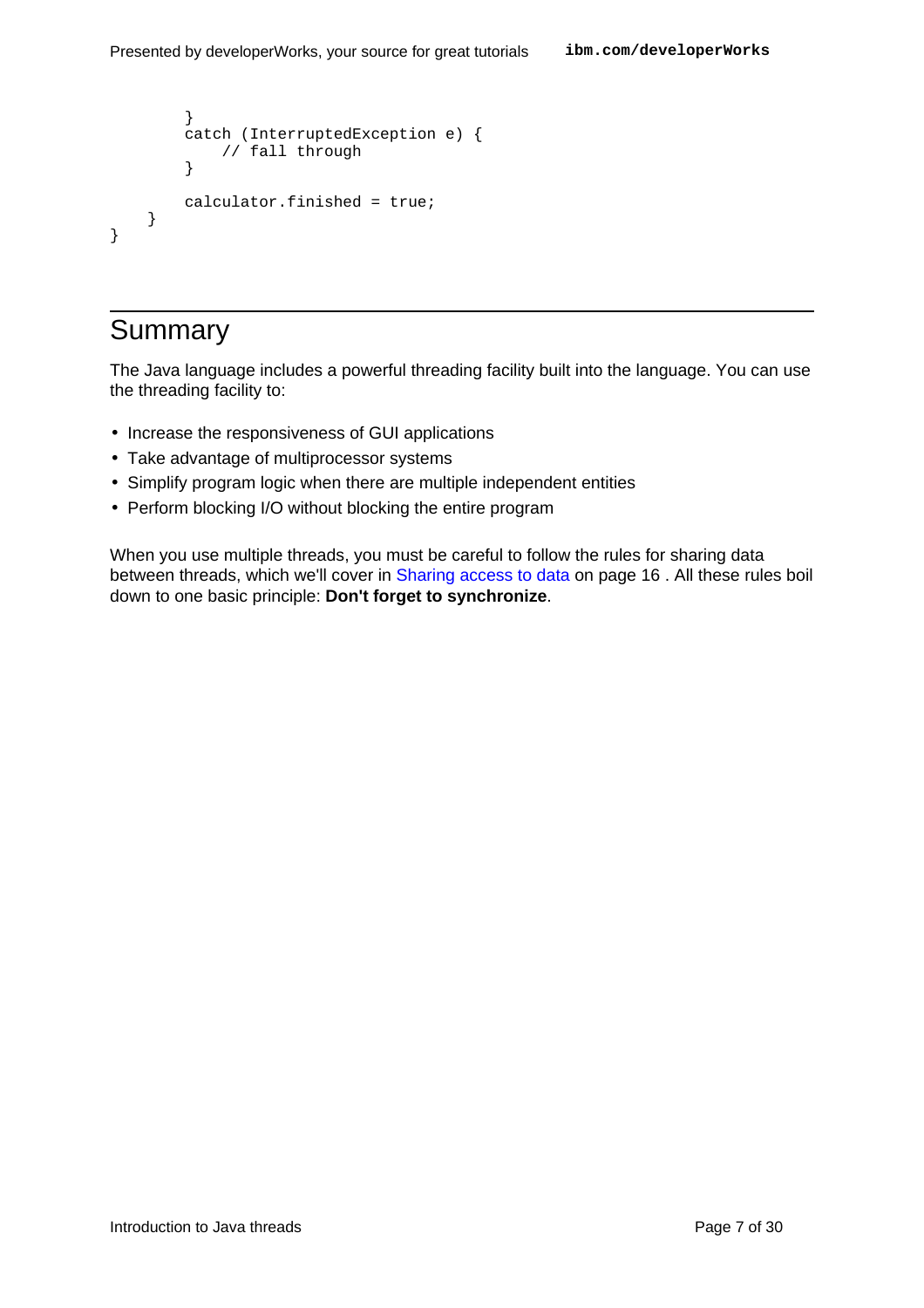## <span id="page-7-0"></span>Section 3. A thread's life

## Creating threads

There are several ways to create a thread in a Java program. Every Java program contains at least one thread: the main thread. Additional threads are created through the Thread constructor or by instantiating classes that extend the Thread class.

Java threads can create other threads by instantiating a Thread object directly or an object that extends Thread. In the example in [Thread basics](#page-2-0) on page 3 , in which we calculated as many primes as we could in ten seconds, we created a thread by instantiating an object of type CalculatePrimes, which extends Thread.

When we talk about threads in Java programs, there are two related entities we may be referring to: the actual thread that is doing the work or the Thread object that represents the thread. The running thread is generally created by the operating system; the Thread object is created by the Java VM as a means of controlling the associated thread.

## Creating threads and starting threads are not the same

A thread doesn't actually begin to execute until another thread calls the start() method on the Thread object for the new thread. The Thread object exists before its thread actually starts, and it continues to exist after its thread exits. This allows you to control or obtain information about a thread you've created, even if the thread hasn't started yet or has already completed.

It's generally a bad idea to  $start()$  threads from within a constructor. Doing so could expose partially constructed objects to the new thread. If an object owns a thread, then it should provide a start() or init() method that will start the thread, rather than starting it from the constructor. (See [Resources](#page-27-1) on page 28 for links to articles that provide a more detailed explanation of this concept.)

## Ending threads

A thread will end in one of three ways:

- The thread comes to the end of its run() method.
- The thread throws an Exception or Error that is not caught.
- Another thread calls one of the deprecated stop() methods. Deprecated means they still exist, but you shouldn't use them in new code and should strive to eliminate them in existing code.

When all the threads within a Java program complete, the program exits.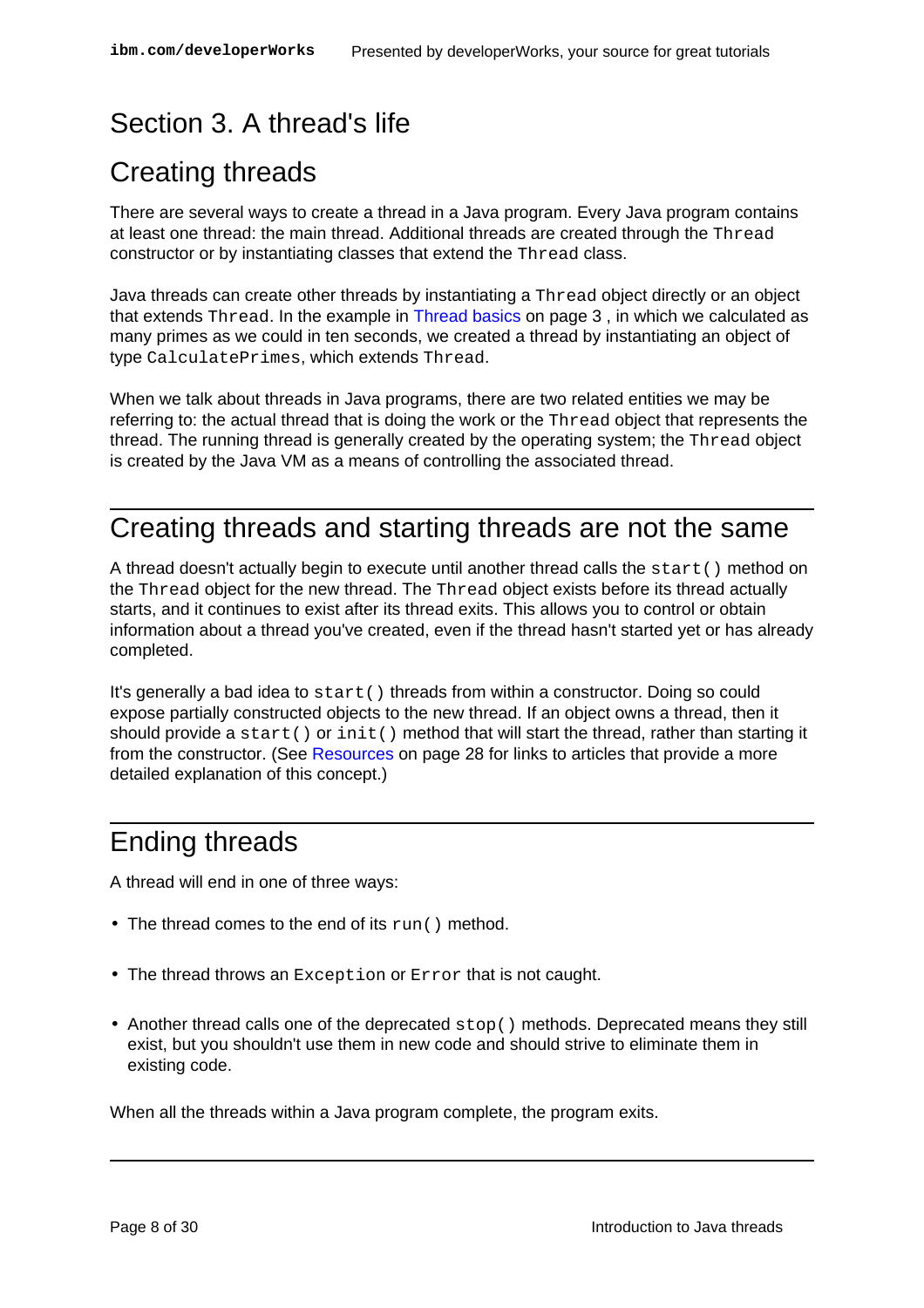## Joining with threads

The Thread API contains a method for waiting for another thread to complete: the  $\text{join}()$ method. When you call  $Thread.join()$ , the calling thread will block until the target thread completes.

Thread.  $join()$  is generally used by programs that use threads to partition large problems into smaller ones, giving each thread a piece of the problem. The example at the end of this section creates ten threads, starts them, then uses  $Thread$ ,  $join()$  to wait for them all to complete.

## **Scheduling**

Except when using  $Thread.join()$  and  $Object.wait()$ , the timing of thread scheduling and execution is nondeterministic. If two threads are running at the same time and neither is waiting, you must assume that between any two instructions, other threads may be running and modifying program variables. If your thread will be accessing data that may be visible to other threads, such as data referenced directly or indirectly from static fields (global variables), you must use synchronization to ensure data consistency.

In the simple example below, we'll create and start two threads, each of which prints two lines to System.out:

```
public class TwoThreads {
    public static class Thread1 extends Thread {
        public void run() {
            System.out.println("A");
            System.out.println("B");
        }
    }
    public static class Thread2 extends Thread {
        public void run() {
            System.out.println("1");
            System.out.println("2");
        }
    }
    public static void main(String[] args) {
        new Thread1().start();
        new Thread2().start();
    }
}
```
We have no idea in what order the lines will execute, except that "1" will be printed before "2" and "A" before "B." The output could be any one of the following:

- $12AB$
- $1 A 2 B$
- $1 AB2$
- A 1 2 B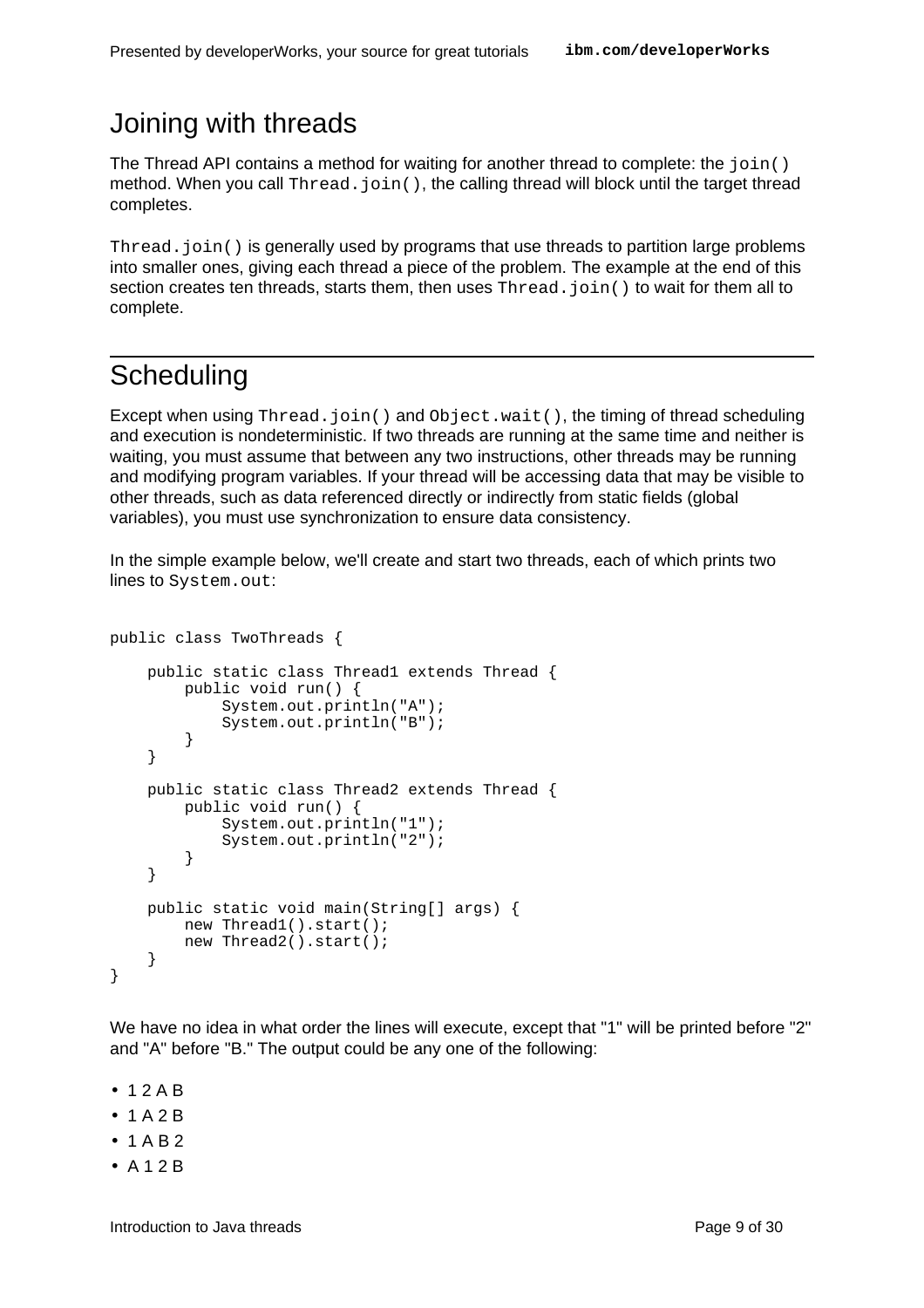- $A 1 B 2$
- A B 1 2

Not only may the results vary from machine to machine, but running the same program multiple times on the same machine may produce different results. Never assume one thread will do something before another thread does, unless you've used synchronization to force a specific ordering of execution.

### Sleeping

The Thread API includes a  $sleep()$  method, which will cause the current thread to go into a wait state until the specified amount of time has elapsed or until the thread is interrupted by another thread calling Thread.interrupt() on the current thread's Thread object. When the specified time elapses, the thread again becomes runnable and goes back onto the scheduler's queue of runnable threads.

If a thread is interrupted by a call to Thread.interrupt(), the sleeping thread will throw an InterruptedException so that the thread will know that it was awakened by an interrupt and won't have to check to see if the timer expired.

The Thread.yield() method is like Thread.sleep(), but instead of sleeping, it simply pauses the current thread momentarily so that other threads can run. In most implementations, threads with lower priority will not run when a thread of higher priority calls Thread.yield().

The CalculatePrimes example used a background thread to calculate primes, then slept for ten seconds. When the timer expired, it set a flag to indicate that the ten seconds had expired.

#### Daemon threads

We mentioned that a Java program exits when all of its threads have completed, but this is not exactly correct. What about the hidden system threads, such as the garbage collection thread and others created by the JVM? We have no way of stopping these. If those threads are running, how does any Java program ever exit?

These system threads are called *daemon* threads. A Java program actually exits when all its non-daemon threads have completed.

Any thread can become a daemon thread. You can indicate a thread is a daemon thread by calling the Thread.setDaemon() method. You might want to use daemon threads for background threads that you create in your programs, such as timer threads or other deferred event threads, which are only useful while there are other non-daemon threads running.

## Example: Partitioning a large task with multiple threads

In this example, TenThreads shows a program that creates ten threads, each of which do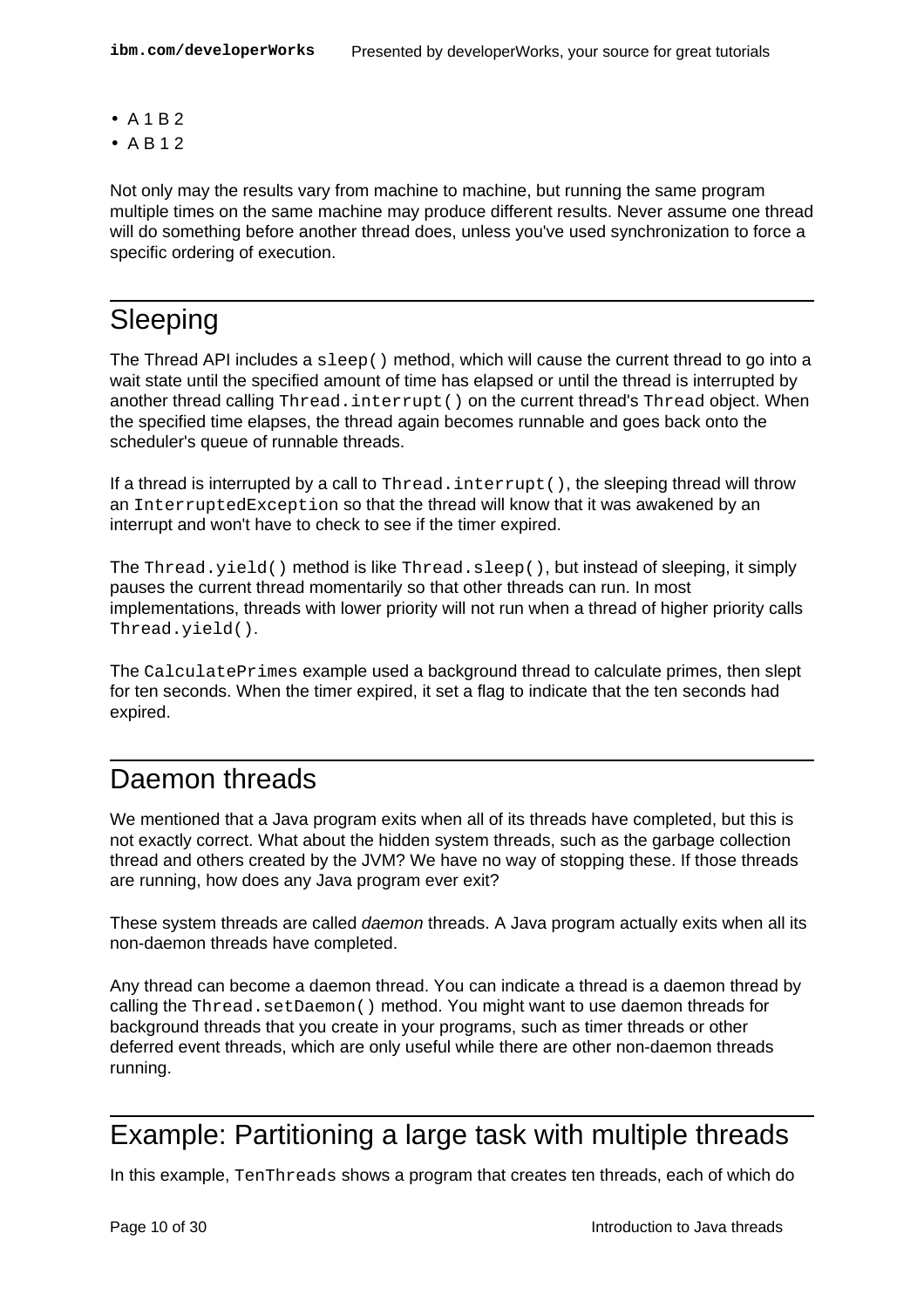some work. It waits for them all to finish, then gathers the results.

```
/**
 * Creates ten threads to search for the maximum value of a large matrix.
 * Each thread searches one portion of the matrix.
 */
public class TenThreads {
    private static class WorkerThread extends Thread {
        int max = Integer.MIN_VALUE;
        int[] ourArray;
        public WorkerThread(int[] ourArray) {
            this.ourArray = ourArray;
        }
        // Find the maximum value in our particular piece of the array
        public void run() {
            for (int i = 0; i < ourArray.length; i++)max = Math.max(max, ourArray[i]);
        }
        public int getMax() {
            return max;
        }
    }
    public static void main(String[] args) {
        WorkerThread[] threads = new WorkerThread[10];
        int[][] bigMatrix = getBigHairyMatrix();
        int max = Integer. MIN VALUE;
        // Give each thread a slice of the matrix to work with
        for (int i=0; i < 10; i++) {
            threads[i] = new WorkerThread(bigMatrix[i]);
            threads[i].start();
        }
        // Wait for each thread to finish
        try {
            for (int i=0; i < 10; i++) {
                threads[i].join();
                max = Math.max(max, threads[i].getMax());
            }
        }
        catch (InterruptedException e) {
            // fall through
        }
        System.out.println("Maximum value was " + max);
    }
}
```
#### Summary

Like programs, threads have a life cycle: they start, they execute, and they complete. One program, or process, may contain multiple threads, which appear to execute independently of each other.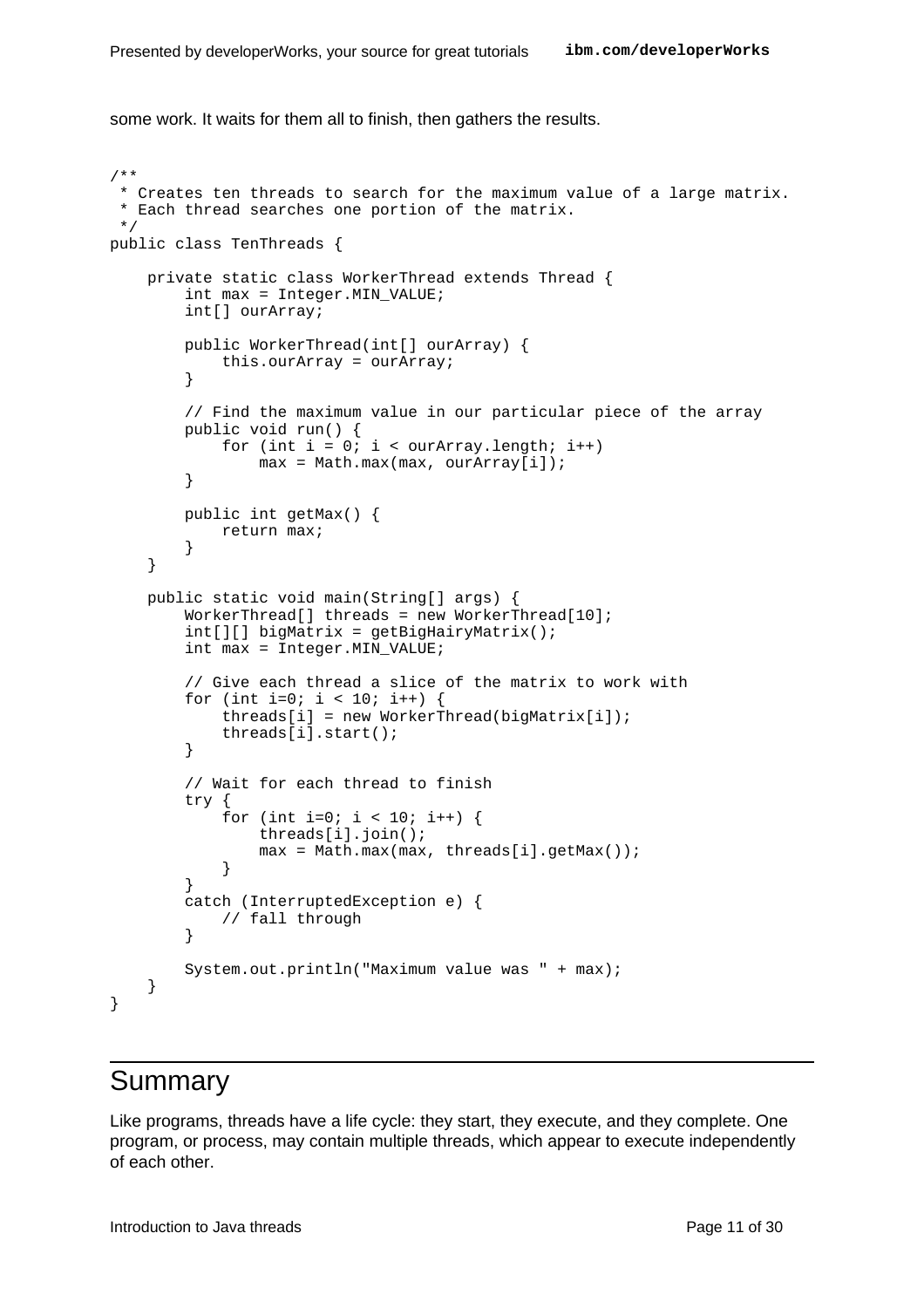A thread is created by instantiating a Thread object, or an object that extends Thread, but the thread doesn't start to execute until the start() method is called on the new Thread object. Threads end when they come to the end of their run() method or throw an unhandled exception.

The sleep() method can be used to wait for a certain amount of time; the join() method can be used to wait until another thread completes.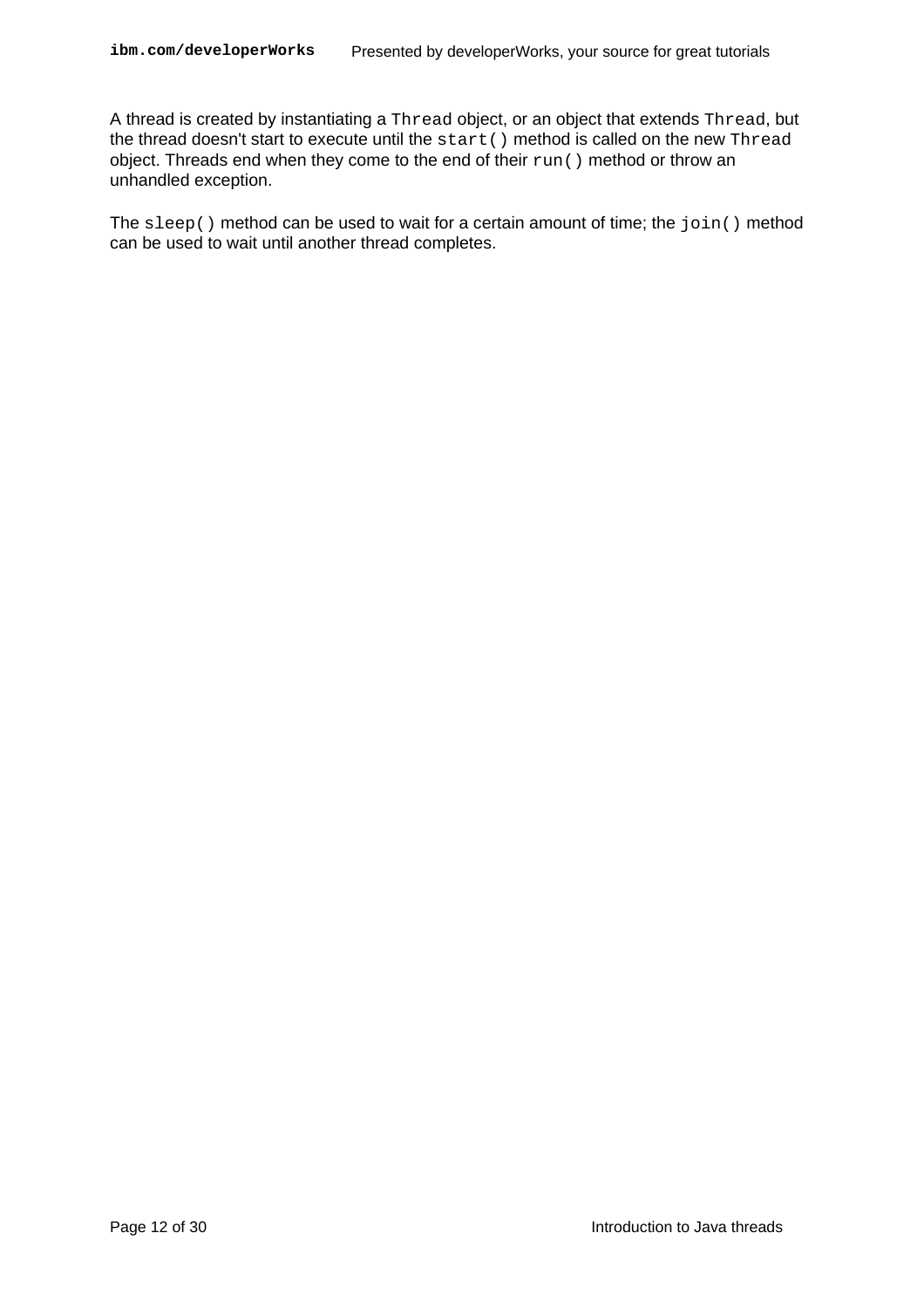## <span id="page-12-0"></span>Section 4. Threads everywhere

### Who creates threads?

Even if you never explicitly create a new thread, you may find yourself working with threads anyway. Threads are introduced into our programs from a variety of sources.

There are a number of facilities and tools that create threads for you, and you should understand how threads interact and how to prevent threads from getting in the way of each other if you're going to use these facilities.

### AWT and Swing

Any program that uses AWT or Swing must deal with threads. The AWT toolkit creates a single thread for handling UI events, and any event listeners called by AWT events execute in the AWT event thread.

Not only do you have to worry about synchronizing access to data items shared between event listeners and other threads, but you have to find a way for long-running tasks triggered by event listeners -- such as checking spelling in a large document or searching a file system for a file -- to run in a background thread so the UI doesn't freeze while the task is running (which would also prevent the user from canceling the operation). A good example of a framework for doing this is the SwingWorker class (see [Resources](#page-27-1) on page 28 ).

The AWT event thread is not a daemon thread; this is why  $System.exit()$  is often used to end AWT and Swing apps.

## Using TimerTask

The TimerTask facility was introduced to the Java language in JDK 1.3. This convenient facility allows you to execute a task at a later time (that is, for example, run a task once ten seconds from now), or to execute a task periodically (that is, run a task every ten seconds).

Implementing the Timer class is quite straightforward: it creates a timer thread and builds a queue of waiting events sorted by execution time.

The TimerTask thread is marked as a daemon thread so it doesn't prevent the program from exiting.

Because timer events execute in the timer thread, you must make sure that access to any data items used from within a timer task is properly synchronized.

In the CalculatePrimes example, instead of having the main thread sleep, we could have used a TimerTask as follows:

public static void main(String[] args) { Timer timer = new Timer(); final CalculatePrimes calculator = new CalculatePrimes();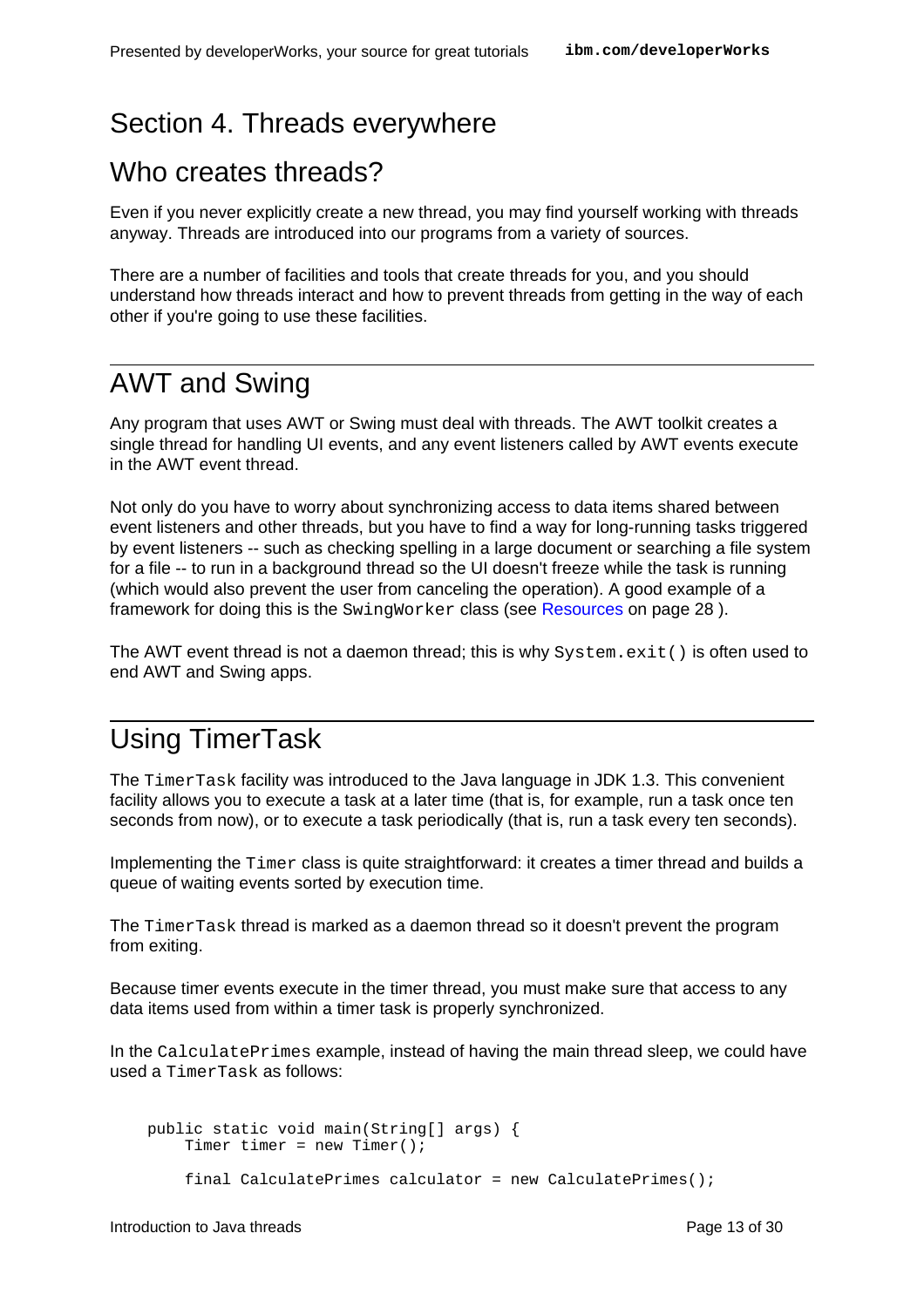```
calculator.start();
    timer.schedule(
            new TimerTask() {
                public void run()
                 {
                     calculator.finished = true;
                 }
            }, TEN_SECONDS);
}
```
## Servlets and JavaServer Pages technology

Servlet containers create multiple threads in which servlet requests are executed. As the servlet writer, you have no idea (nor should you) in what thread your request will be executed; the same servlet could be active in multiple threads at once if multiple requests for the same URL come in at the same time.

When writing servlets or JavaServer Pages (JSP) files, you must assume at all times that the same servlet or JSP file may be executing concurrently in multiple threads. Any shared data accessed by a servlet or JSP file must be appropriately synchronized; this includes fields of the servlet object itself.

#### Implementing an RMI object

The RMI facility allows you to invoke operations on objects running in other JVMs. When you call a remote method, the RMI stub, created by the RMI compiler, packages up the method parameters and sends them over the network to the remote system, which unpacks them and calls the remote method.

Suppose you create an RMI object and register it in the RMI registry or a Java Naming and Directory Interface (JNDI) namespace. When a remote client invokes one of its methods, in what thread does that method execute?

The common way to implement an RMI object is to extend UnicastRemoteObject. When a UnicastRemoteObject is constructed, the infrastructure for dispatching remote method calls is initialized. This includes a socket listener to receive remote invocation requests, and one or more threads to execute remote requests.

So when you receive a request to execute an RMI method, these methods will execute in an RMI-managed thread.

## Summary

Threads enter Java programs through several mechanisms. In addition to creating threads explicitly with the Thread constructors, threads are created by a variety of other mechanisms:

• AWT and Swing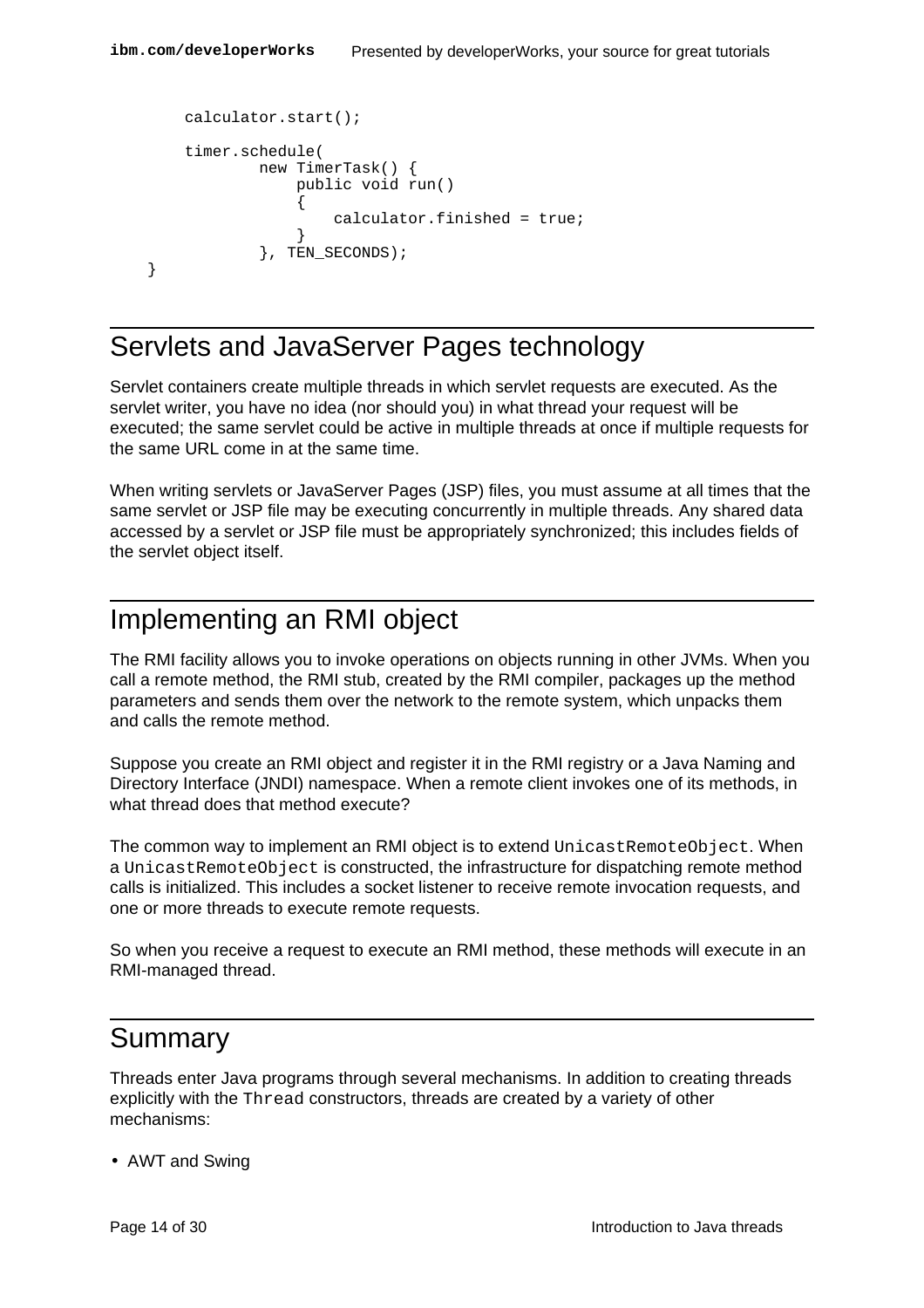Presented by developerWorks, your source for great tutorials **ibm.com/developerWorks**

- RMI
- The java.util.TimerTask facility
- Servlets and JSP technology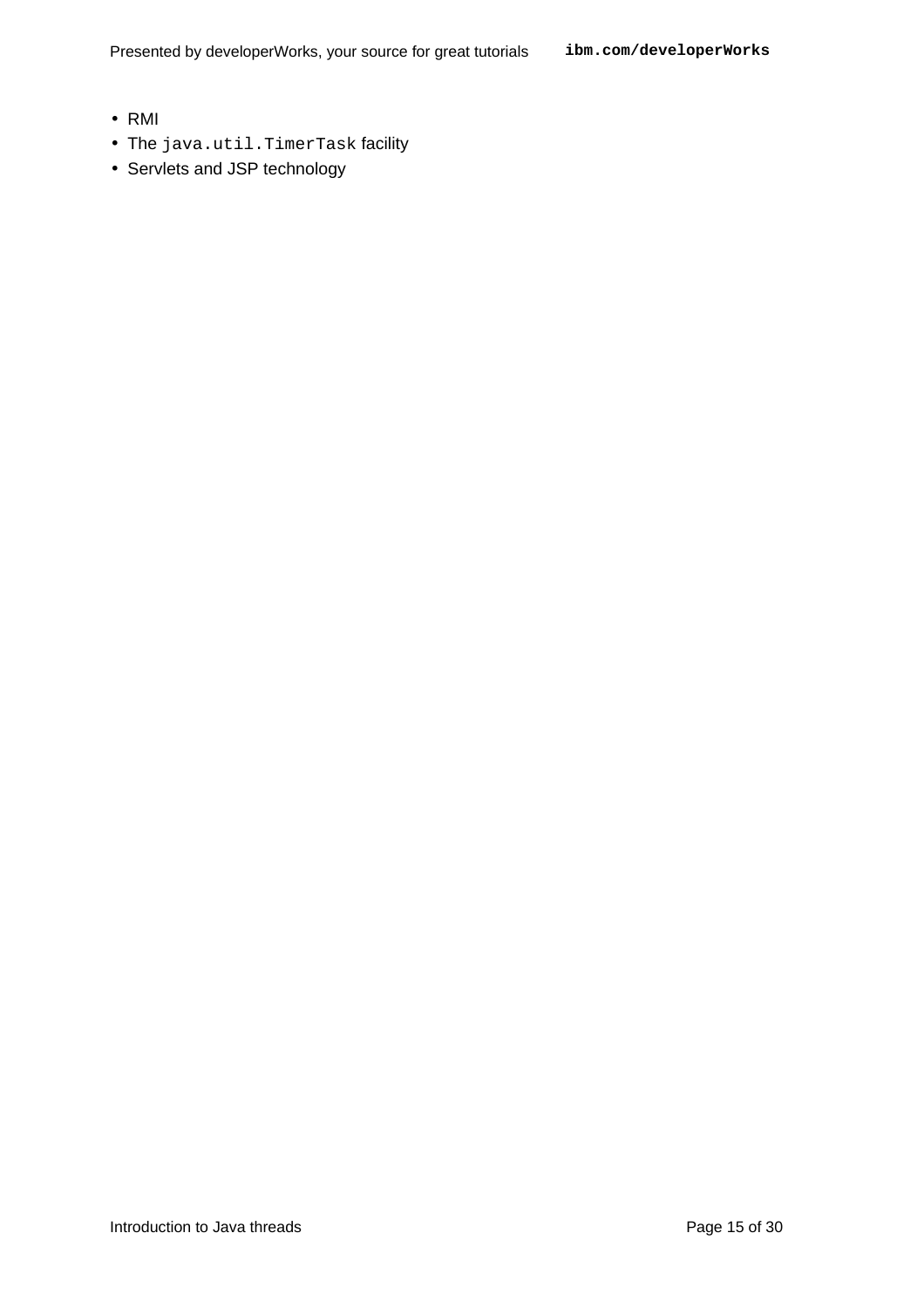## <span id="page-15-0"></span>Section 5. Sharing access to data

## Sharing variables

For multiple threads to be useful in a program, they have to have some way to communicate or share their results with each other.

The simplest way for threads to share their results is to use shared variables. They should also use synchronization to ensure that values are propagated correctly from one thread to another and to prevent threads from seeing inconsistent intermediate results while another thread is updating several related data items.

The example that calculated prime numbers in [Thread basics](#page-2-0) on page 3 used a shared boolean variable to indicate that the specified time period had elapsed. This illustrates the simplest form of sharing data between threads: polling a shared variable to see if another thread has finished performing a certain task.

### All threads live in the same memory space

As we discussed earlier, threads have a lot in common with processes, except that they share the same process context, including memory, with other threads in the same process. This is a tremendous convenience, but also a significant responsibility. Threads can easily exchange data among themselves simply by accessing shared variables (static or instance fields), but threads must also ensure that they access shared variables in a controlled manner, lest they step on each other's changes.

Any reachable variable is accessible to any thread, just as it is accessible to the main thread. The prime numbers example used a public instance field, called finished, to indicate that the specified time had elapsed. One thread wrote to this field when the timer expired; the other read from this field periodically to check if it should stop. Note that this field was declared volatile, which is important to the proper functioning of this program. We'll see why later in this section.

### Synchronization for controlled access

The Java language provides two keywords for ensuring that data can be shared between threads in a controlled manner: synchronized and volatile.

Synchronized has two important meanings: it ensures that only one thread executes a protected section of code at one time (mutual exclusion or *mutex*), and it ensures that data changed by one thread is visible to other threads (visibility of changes).

Without synchronization, it is easy for data to be left in an inconsistent state. For example, if one thread is updating two related values (say, the position and velocity of a particle), and another thread is reading those two values, it is possible that the second thread could be scheduled to run after the first thread has written one value but not the other, thus seeing one old and one new value. Synchronization allows us to define blocks of code that must run atomically, in which they appear to execute in an all-or-nothing manner, as far as other threads can tell.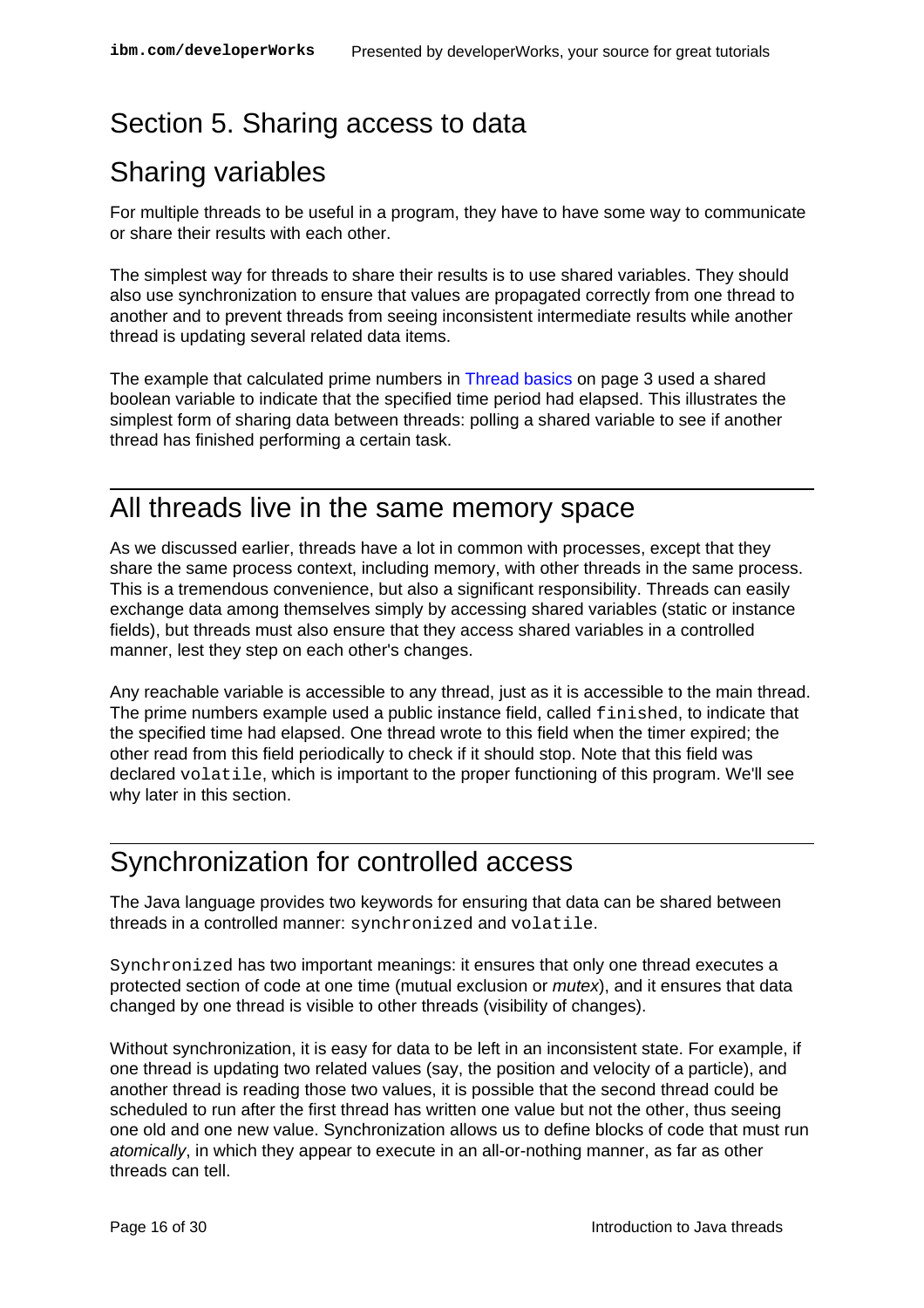The atomic execution or mutual exclusion aspect of synchronization is similar to the concept of critical sections in other operating environments.

## Ensuring visibility of changes to shared data

Synchronization allows us to ensure that threads see consistent views of memory.

Processors can use caches to speed up access to memory (or compilers may store values in registers for faster access). On some multiprocessor architectures, if a memory location is modified in the cache on one processor, it is not necessarily visible to other processors until the writer's cache is flushed and the reader's cache is invalidated.

This means that on such systems, it is possible for two threads executing on two different processors to see two different values for the same variable! This sounds scary, but it is normal. It just means that you have to follow some rules when accessing data used or modified by other threads.

Volatile is simpler than synchronization and is suitable only for controlling access to single instances of primitive variables -- integers, booleans, and so on. When a variable is declared volatile, any write to that variable will go directly to main memory, bypassing the cache, while any read of that variable will come directly from main memory, bypassing the cache. This means that all threads see the same value for a volatile variable at all times.

Without proper synchronization, it is possible for threads to see stale values of variables or experience other forms of data corruption.

#### Atomic code blocks protected by locks

Volatile is useful for ensuring that each thread sees the most recent value for a variable, but sometimes we need to protect access to larger sections of code, such as sections that involve updating multiple variables.

Synchronization uses the concepts of *monitors*, or locks, to coordinate access to particular blocks of code.

Every Java object has an associated lock. Java locks can be held by no more than one thread at a time. When a thread enters a synchronized block of code, the thread blocks and waits until the lock is available, acquires the lock when it becomes available, and then executes the block of code. It releases the lock when control exits the protected block of code, either by reaching the end of the block or when an exception is thrown that is not caught within the synchronized block.

In this way, only one thread can execute a block protected by a given monitor at one time. The block can be considered *atomic* because, from the perspective of other threads, it appears to either have executed entirely or not at all.

#### A simple synchronization example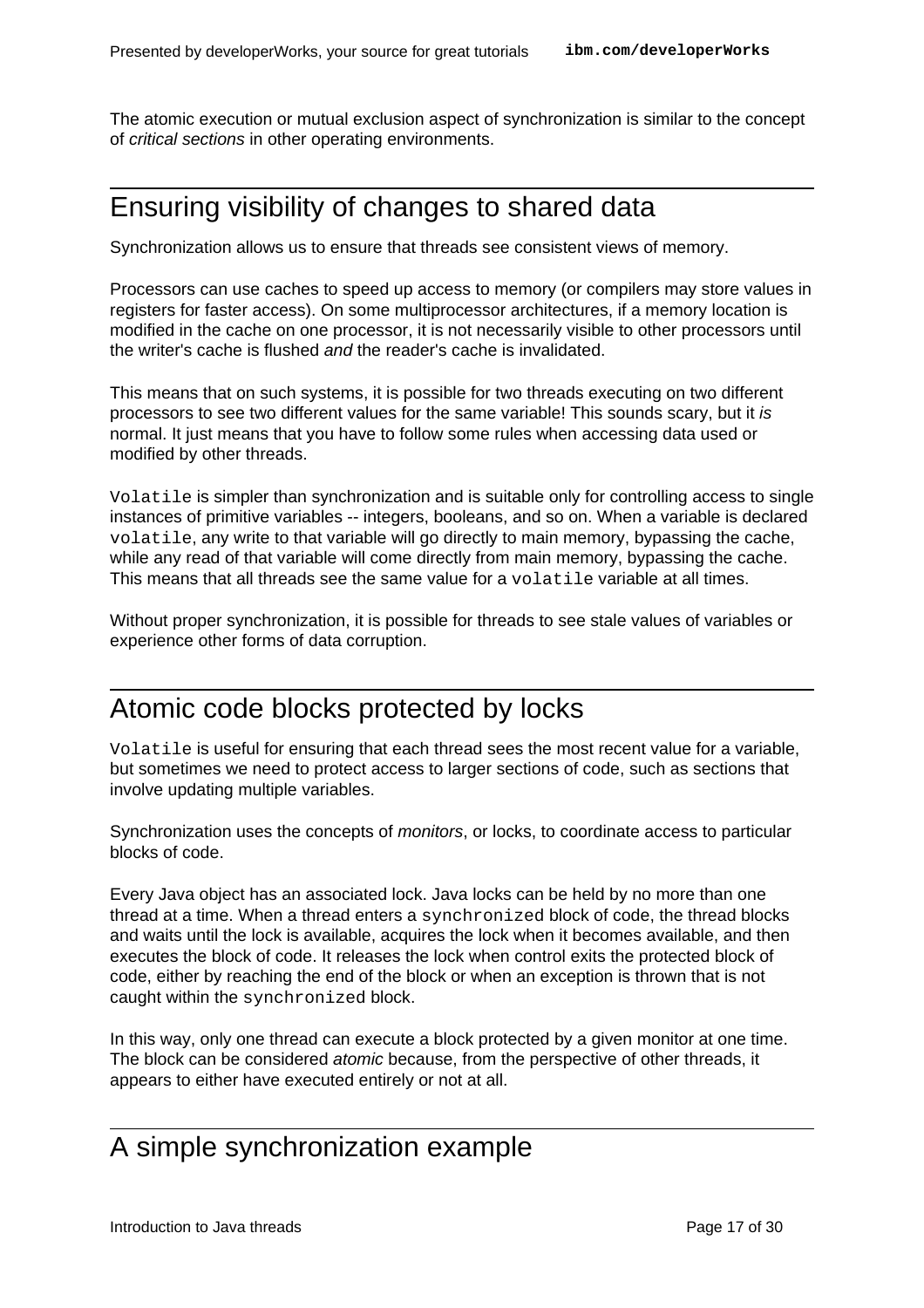Using synchronized blocks allows you to perform a group of related updates as a set without worrying about other threads interrupting or seeing the intermediate results of a computation. The following example code will either print "1 0" or "0 1." In the absence of synchronization, it could also print "1 1" (or even "0 0," believe it or not).

```
public class SyncExample {
  private static lockObject = new Object();
  private static class Thread1 extends Thread {
    public void run() {
      synchronized (lockObject) {
        x = y = 0;System.out.println(x);
      }
    }
  }
  private static class Thread2 extends Thread {
    public void run() {
      synchronized (lockObject) {
        x = y = 1;System.out.println(y);
      }
    }
  }
  public static void main(String[] args) {
    new Thread1().run();
    new Thread2().run();
  }
}
```
You must use synchronization in *both* threads for this program to work properly.

#### Java locking

Java locking incorporates a form of mutual exclusion. Only one thread may hold a lock at one time. Locks are used to protect blocks of code or entire methods, but it is important to remember that it is the identity of the lock that protects a block of code, not the block itself. One lock may protect many blocks of code or methods.

Conversely, just because a block of code is protected by a lock does not mean that two threads cannot execute that block at once. It only means that two threads cannot execute that block at once if they are waiting on the same lock.

In the following example, the two threads are free to execute the synchronized block in setLastAccess() simultaneously because each thread has a different value for thingie. Therefore, the synchronized block is protected by different locks in the two executing threads.

```
public class SyncExample {
  public static class Thingie {
    private Date lastAccess;
```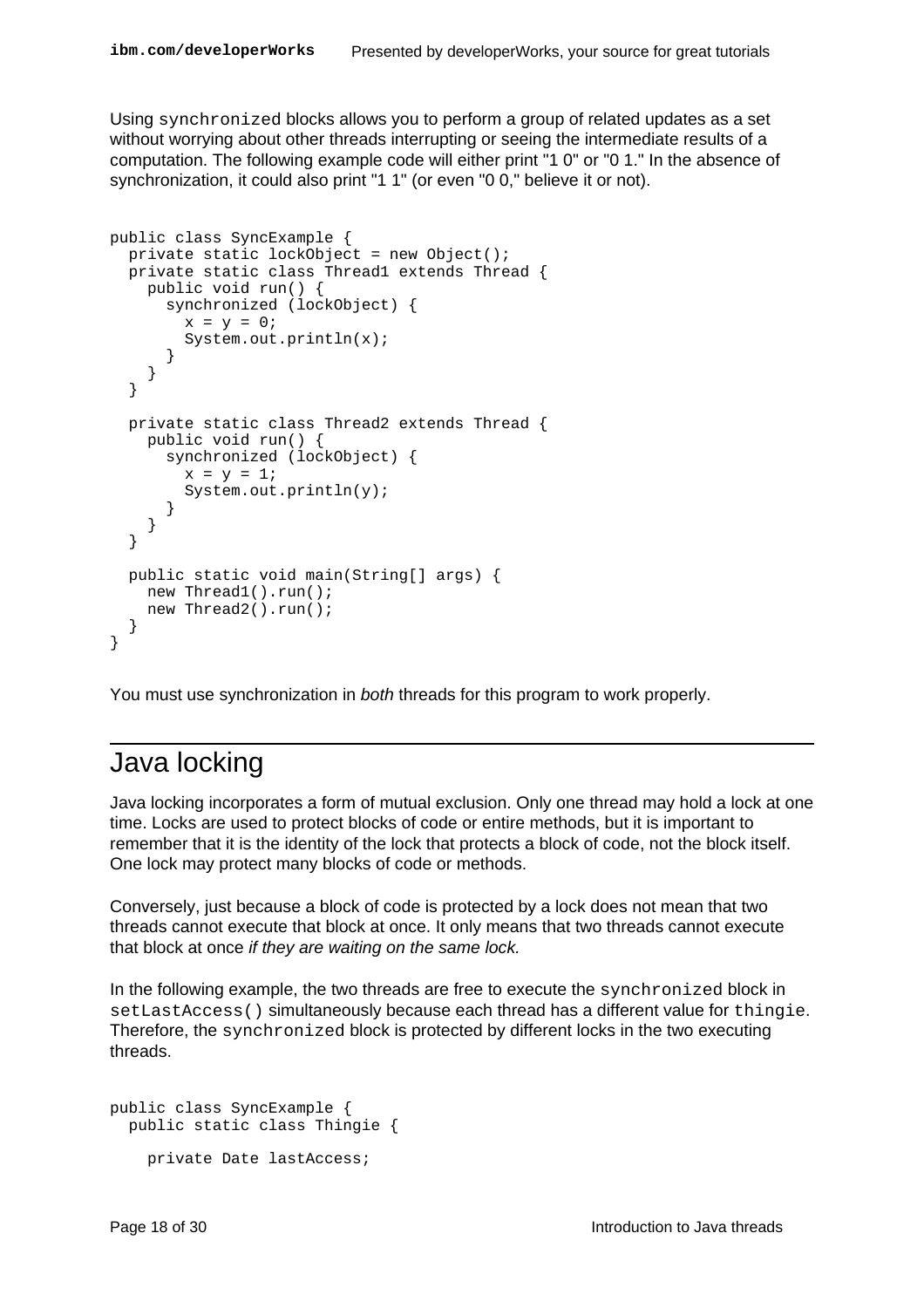```
public synchronized void setLastAccess(Date date) {
    this.lastAccess = date;
  }
}
public static class MyThread extends Thread {
  private Thingie thingie;
  public MyThread(Thingie thingie) {
    this.thingie = thingie;
  }
  public void run() {
    thingie.setLastAccess(new Date());
  }
}
public static void main() {
  Thingie thingie1 = new Thingie(),
    thingie2 = new Thingie();
  new MyThread(thingie1).start();
  new MyThread(thingie2).start();
}
```
## Synchronized methods

}

The simplest way to create a synchronized block is to declare a method as synchronized. This means that before entering the method body, the caller must acquire a lock:

```
public class Point {
  public synchronized void setXY(int x, int y) {
    this.x = x;
    this.y = y;
  }
}
```
For ordinary synchronized methods, this lock will be the object on which the method is being invoked. For static synchronized methods, this lock will be the monitor associated with the Class object in which the method is declared.

Just because setXY() is declared as synchronized doesn't mean that two different threads can't still execute  $setXY()$  at the same time, as long as they are invoking  $setXY()$ on different  $Point$  instances. Only one thread can execute  $setXY()$ , or any other synchronized method of Point, on a single Point instance at one time.

### Synchronized blocks

The syntax for synchronized blocks is a little more complicated than for synchronized methods because you also need to explicitly specify what lock is being protected by the block. The following version of  $Point$  is equivalent to the version shown in the previous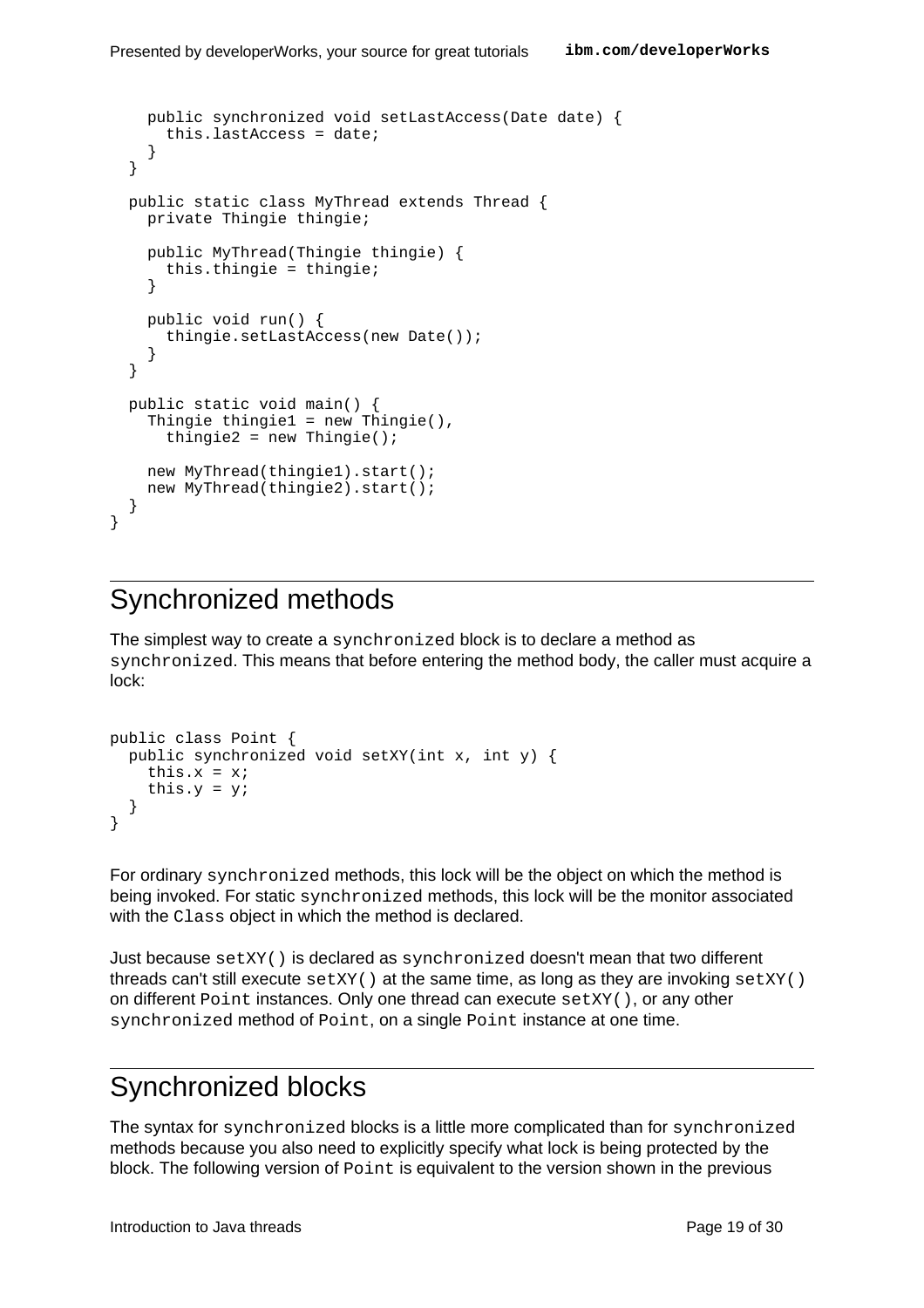panel:

```
public class Point {
 public void setXY(int x, int y) {
    synchronized (this) {
     this.x = x;
      this.y = y;
    }
  }
}
```
It is common, but not required, to use the this reference as the lock. This means that the block will use the same lock as synchronized methods in that class.

Because synchronization prevents multiple threads from executing a block at once, it has performance implications, even on uniprocessor systems. It is a good practice to use synchronization around the smallest possible block of code that needs to be protected.

Access to local (stack-based) variables never need to be protected, because they are only accessible from the owning thread.

#### Most classes are not synchronized

Because synchronization carries a small performance penalty, most general-purpose classes, like the Collection classes in java.util, do not use synchronization internally. This means that classes like HashMap cannot be used from multiple threads without additional synchronization.

You can use the Collections classes in a multithreaded application by using synchronization every time you access a method in a shared collection. For any given collection, you must synchronize on the same lock each time. A common choice of lock would be the collection object itself.

The example class SimpleCache in the next panel shows how you can use a HashMap to provide caching in a thread-safe way. Generally, however, proper synchronization doesn't just mean synchronizing every method.

The Collections class provides us with a set of convenience wrappers for the List, Map, and Set interfaces. You can wrap a Map with Collections.synchronizedMap and it will ensure that all access to that map is properly synchronized.

If the documentation for a class does not say that it is thread-safe, then you must assume that it is not.

#### Example: A simple thread-safe cache

As shown in the following code sample, SimpleCache. java uses a HashMap to provide a simple cache for an object loader. The  $load()$  method knows how to load an object by its key. After an object is loaded once, it is stored in the cache so subsequent accesses will retrieve it from the cache instead of loading it all over each time. Each access to the shared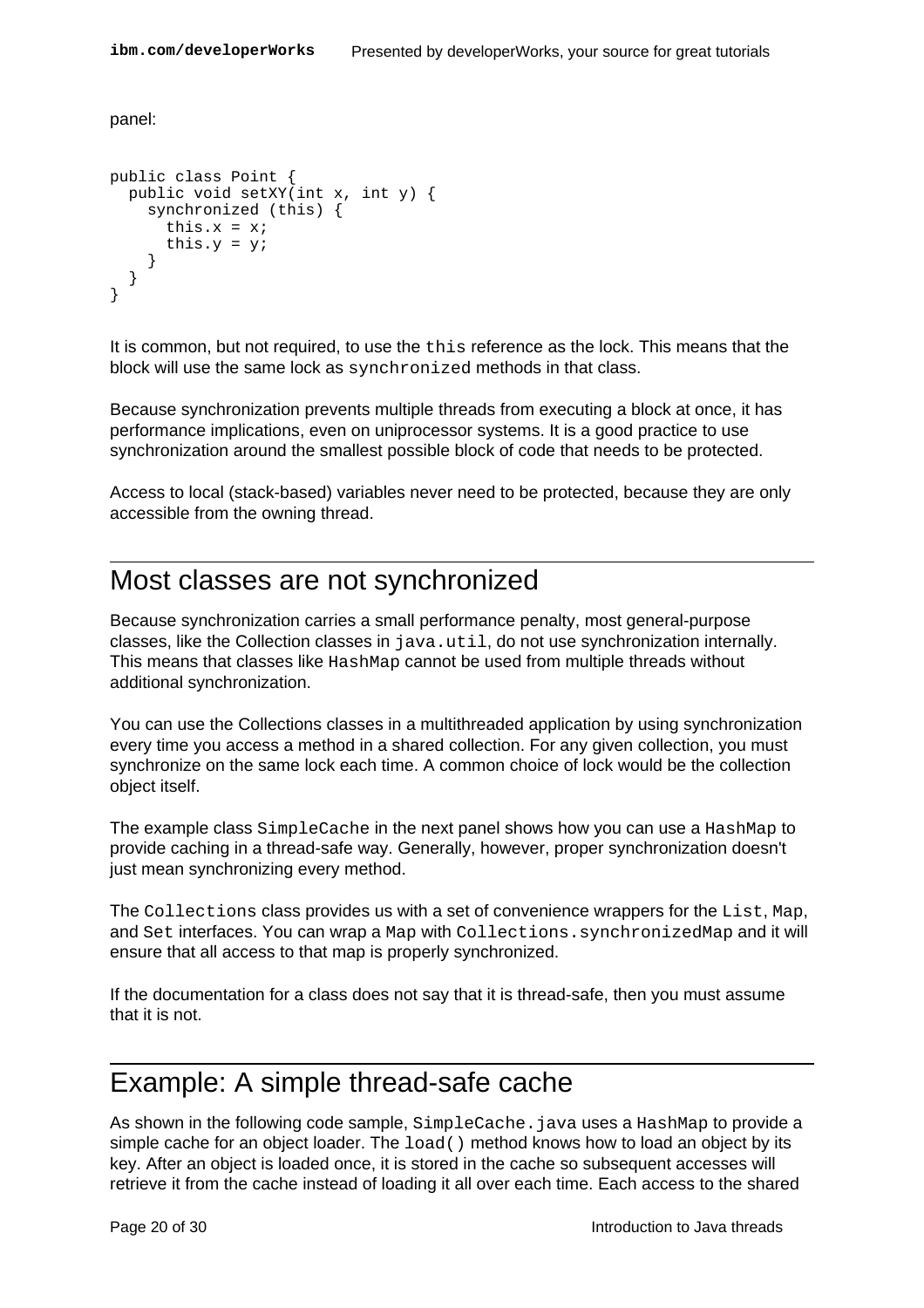cache is protected by a synchronized block. Because it is properly synchronized, multiple threads can call the getObject and clearCache methods simultaneously without risk of data corruption.

```
public class SimpleCache {
  private final Map cache = new HashMap();
 public Object load(String objectName) {
    // load the object somehow
  }
 public void clearCache() {
    synchronized (cache) {
     cache.clear();
    }
  }
 public Object getObject(String objectName) {
    synchronized (cache) {
      Object o = cache.get(objectName);if (o == null) {
       o = load(objectName);
       cache.put(objectName, o);
      }
    }
   return o;
  }
}
```
### Summary

Because the timing of thread execution is nondeterministic, we need to be careful to control a thread's access to shared data. Otherwise, multiple concurrent threads could step on each other's changes and result in corrupted data, or changes to shared data might not be made visible to other threads on a timely basis.

By using synchronization to protect access to shared variables, we can ensure that threads interact with program variables in predictable ways.

Every Java object can act as a lock, and synchronized blocks can ensure that only one thread executes synchronized code protected by a given lock at one time.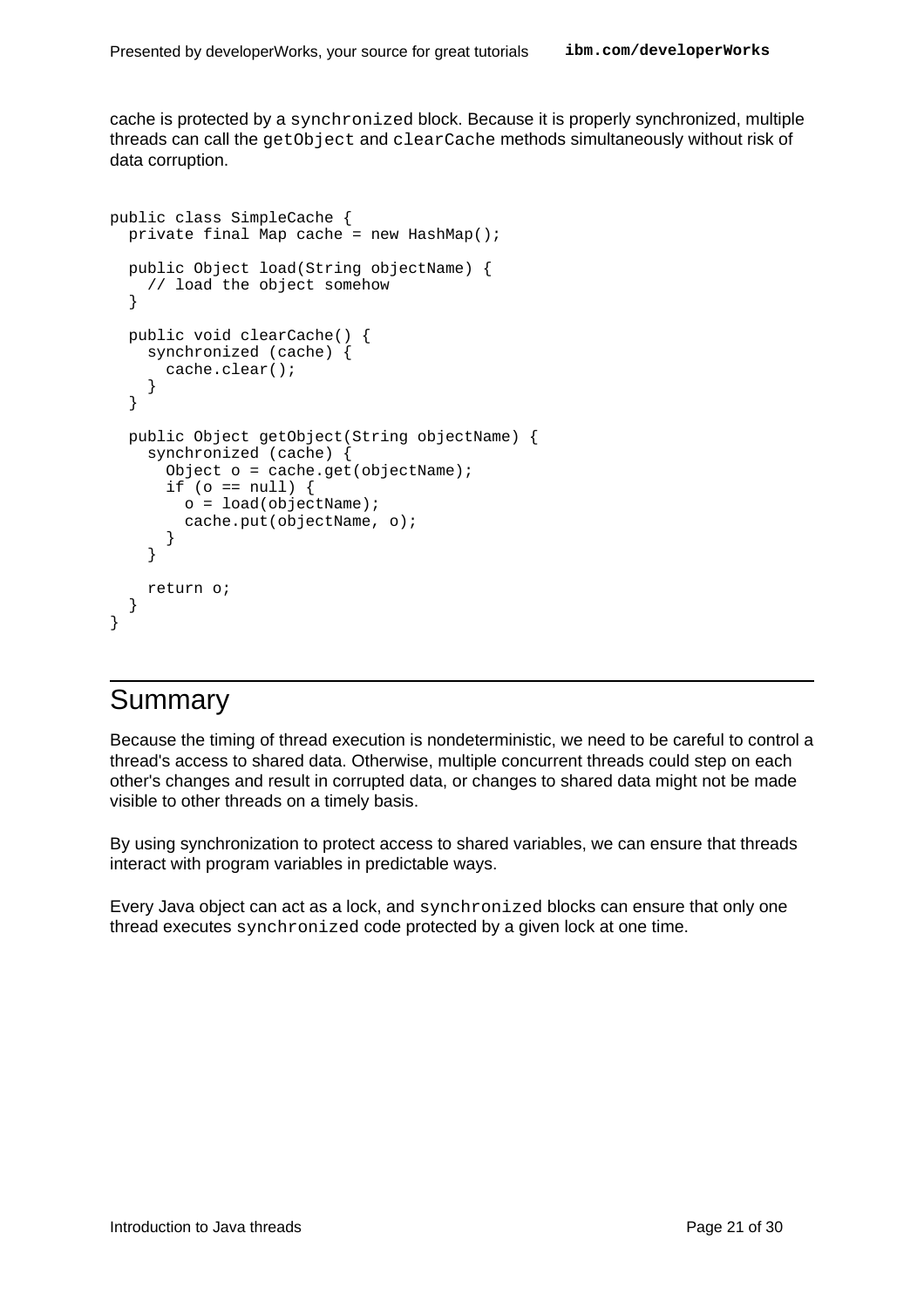## <span id="page-21-0"></span>Section 6. Synchronization details

## Mutual exclusion

In [Sharing access to data](#page-15-0) on page 16 , we discussed the characteristics of synchronized blocks and described them as implementing a *classic mutex* (that is, mutual exclusion or critical section), in which only one thread can execute a block protected by a given lock at one time.

Mutual exclusion is an important part of what synchronization does, but synchronization also has several other characteristics important to achieve correct results on multiprocessor systems.

## Visibility

In addition to mutual exclusion, synchronization, like  $v$ olatile, enforces certain visibility constraints. When an object acquires a lock, it first invalidates its cache, so that it is guaranteed to load variables directly from main memory.

Similarly, before an object releases a lock, it flushes its cache, forcing any changes made to appear in main memory.

In this way, two threads that synchronize on the same lock are guaranteed to see the same values in variables modified inside a synchronized block.

## When do you have to synchronize?

To maintain proper visibility across threads, you have to use synchronized (or volatile) to ensure that changes made by one thread are visible by another whenever a non-final variable is shared among several threads.

The basic rule for synchronizing for visibility is that you must synchronize whenever you are:

- Reading a variable that may have been last written by another thread
- Writing a variable that may be read next by another thread

## Synchronization for consistency

In addition to synchronizing for visibility, you must also synchronize to ensure that consistency is maintained from an application perspective. When modifying multiple related values, you want other threads to see that set of changes atomically -- either all of the changes or none of them. This applies to related data items (such as the position and velocity of a particle) and metadata items (such as the data values contained in a linked list and the chain of entries in the list itself).

Consider the following example, which implements a simple (but not thread-safe) stack of integers: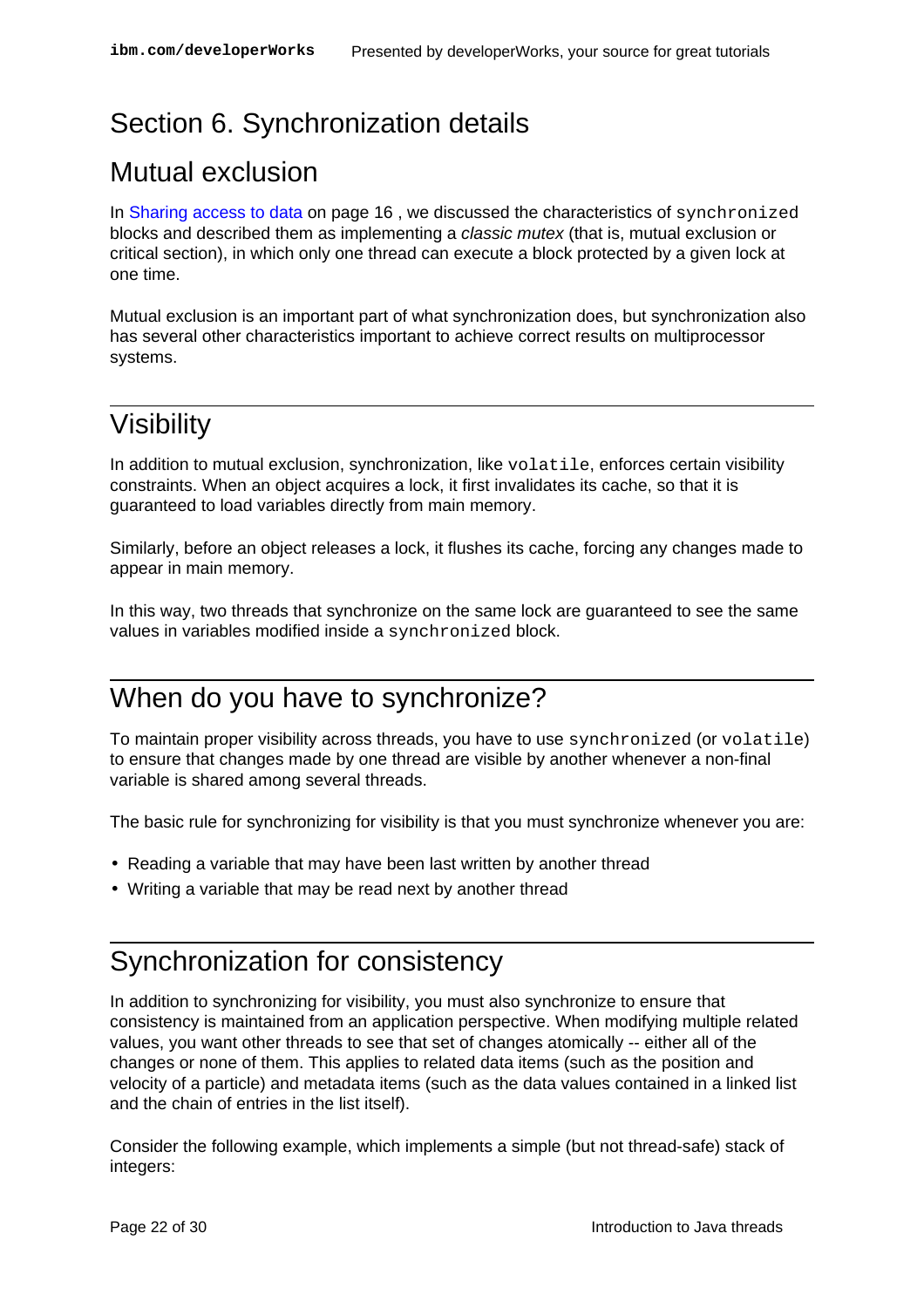```
public class UnsafeStack {
 public int top = 0;
  public int[] values = new int[1000];
  public void push(int n) {
    values[top++] = ni}
  public int pop() {
    return values[--top];
  }
}
```
What happens if more than one thread tries to use this class at the same time? It could be a disaster. Because there's no synchronization, multiple threads could execute push() and  $pop()$  at the same time. What if one thread calls  $push()$  and another thread calls  $push()$ right between the time top is incremented and it is used as an index into values? Then both threads would store their new value in the same location! This is just one of many forms of data corruption that can occur when multiple threads rely on a known relationship between data values, but don't ensure that only one thread is manipulating those values at a given time.

In this case, the cure is simple: synchronize both  $push()$  and  $pop()$ , and you'll prevent one thread from stepping on another.

Note that using volatile would not have been enough -- you need to use synchronized to ensure that the relationship between top and values remains consistent.

### Incrementing a shared counter

In general, if you're protecting a single primitive variable, such as an integer, you can sometimes get away with just using volatile. However, if new values of the variable are derived from previous values, you will have to use synchronization. Why? Consider this class:

```
public class Counter {
 private int counter = 0;
 public int get() { return counter; }
 public void set(int n) { counter = n; }
 public void increment() {
   set(get() + 1);}
}
```
What happens when we want to increment the counter? Look at the code for increment (). It is clear, but it is not thread-safe. What happens if two threads try to execute increment() at the same time? The counter might be incremented by 1 or by 2. Surprisingly, marking counter as volatile won't help, nor will making both get() and set() synchronized.

Imagine that the counter is zero and two threads execute the increment code at exactly the same time. Both threads call Counter.get() and see that the counter is zero. Now both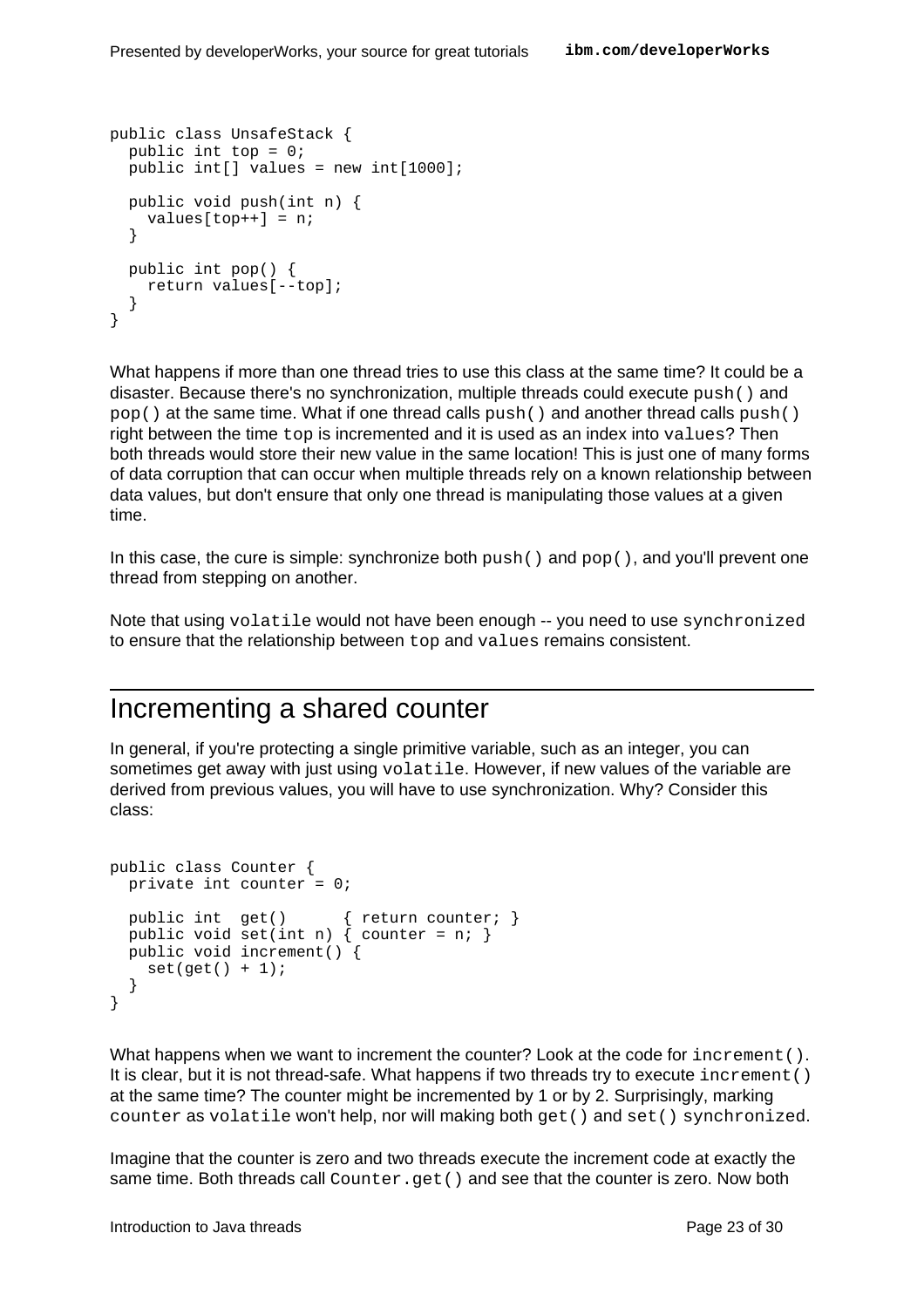add one to this and then call Counter.set (). If our timing is unlucky, neither will see the other's update, even if counter is volatile or get() and set() are synchronized. Now, even though we've incremented the counter twice, the resulting value may only be one instead of two.

For increment to work properly, not only do  $get()$  and  $set()$  have to be synchronized, but increment() needs to be synchronized, too! Otherwise, a thread calling increment() could interrupt another thread calling increment(). If you're unlucky, the end result would be that the counter is incremented once instead of twice. Synchronizing increment() prevents this from happening, because the entire increment operation is atomic.

The same is true when you are iterating through the elements of a Vector. Even though the methods of Vector are synchronized, the contents of Vector could still change while you are iterating. If you want to ensure that the contents of Vector don't change while you're iterating through it, you have to wrap the entire block with synchronization on it.

### Immutability and final fields

Many Java classes, including String, Integer, and BigDecimal, are immutable: once constructed, their state never changes. A class would be immutable if all of its fields were declared final. (In practice, many immutable classes have non-final fields to cache previously computed method results, like  $String.hashCode($ ), but this is invisible to the caller.)

Immutable classes make concurrent programming substantially simpler. Because their fields do not change, you do not need to worry about propagating changes in state from one thread to another. Once the object is properly constructed, it can be considered constant.

Similarly, final fields are also more thread-friendly. Because final fields cannot change their value once initialized, you do not need to synchronize access when sharing final fields across threads.

## When you don't need to synchronize

There are a few cases where you do not have to synchronize to propagate data from one thread to another, because the JVM is implicitly performing the synchronization for you. These cases include:

- When data is initialized by a static initializer (an initializer on a static field or in a static  $\{\}$ block)
- When accessing final fields
- When an object is created before a thread is created
- When an object is already visible to a thread that it is then joined with

#### Deadlock

Whenever you have multiple processes contending for exclusive access to multiple locks,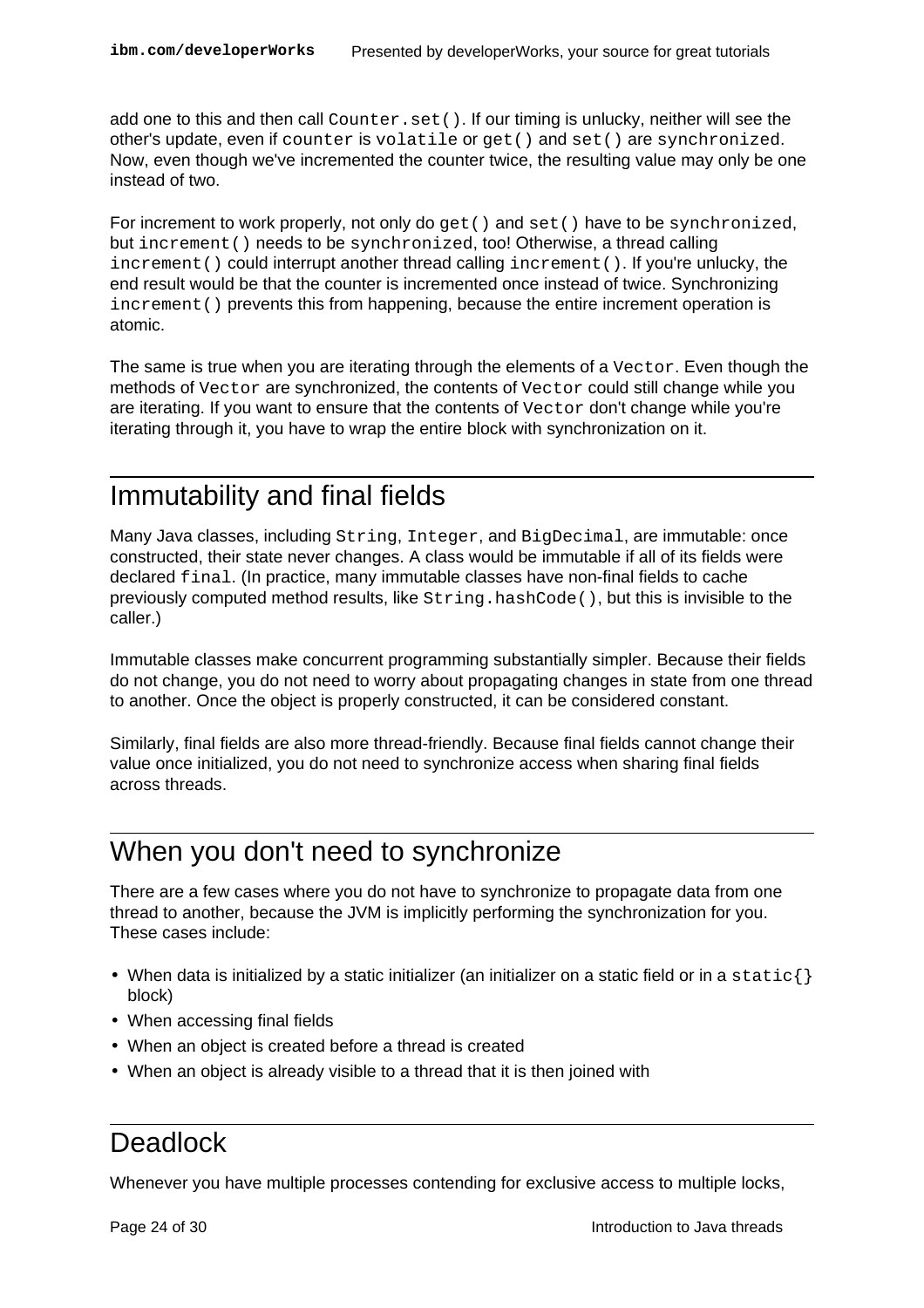there is the possibility of deadlock. A set of processes or threads is said to be deadlocked when each is waiting for an action that only one of the others can perform.

The most common form of deadlock is when Thread 1 holds a lock on Object A and is waiting for the lock on Object B, and Thread 2 holds the lock on Object B and is waiting for the lock on Object A. Neither thread will ever acquire the second lock or relinquish the first lock. They will simply wait forever.

To avoid deadlock, you should ensure that when you acquire multiple locks, you always acquire the locks in the same order in all threads.

#### Performance considerations

There has been a lot written -- much of it wrong -- on the performance costs of synchronization. It is true that synchronization, especially contended synchronization, has performance implications, but these may not be as large as is widely suspected.

Many people have gotten themselves in trouble by using fancy but ineffective tricks to try to avoid having to synchronize. One classic example is the double-checked locking pattern (see [Resources](#page-27-1) on page 28 for several articles on what's wrong with it). This harmless-looking construct purported to avoid synchronization on a common code path, but was subtly broken, and all attempts to fix it were also broken.

When writing concurrent code, don't worry so much about performance until you've actually seen evidence of performance problems. Bottlenecks appear in the places we often least suspect. Speculatively optimizing one code path that may not even turn out to be a performance problem -- at the cost of program correctness -- is a false economy.

## Guidelines for synchronization

There are a few simple guidelines you can follow when writing synchronized blocks that will go a long way toward helping you to avoid the risks of deadlock and performance hazards:

- Keep blocks short. Synchronized blocks should be short -- as short as possible while still protecting the integrity of related data operations. Move thread-invariant preprocessing and postprocessing out of synchronized blocks.
- Don't block. Don't ever call a method that might block, such as InputStream.read(), inside a synchronized block or method.
- **Don't invoke methods on other objects while holding a lock.** This may sound extreme, but it eliminates the most common source of deadlock.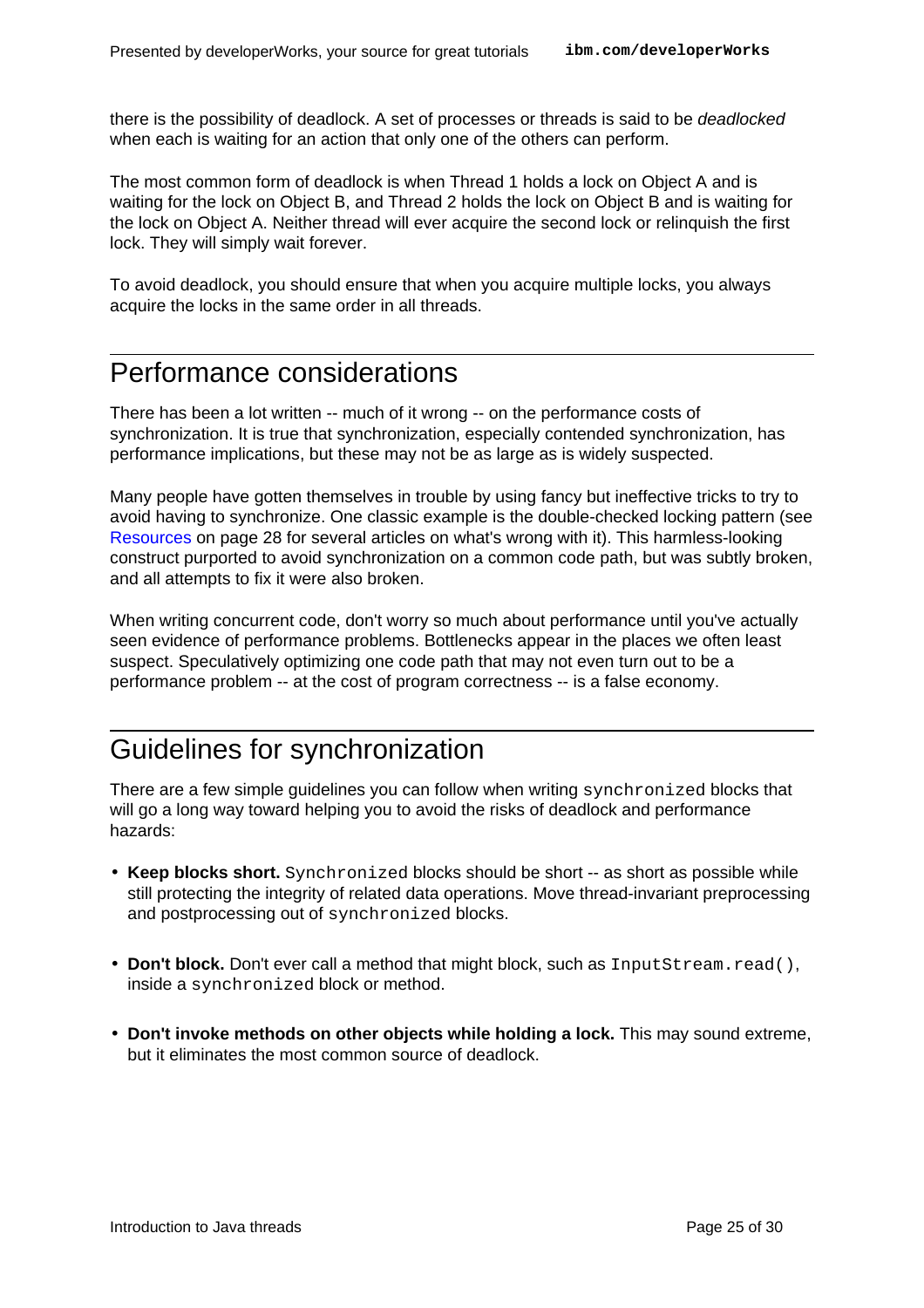## <span id="page-25-0"></span>Section 7. Additional thread API details

## wait(), notify(), and notifyAll() methods

In addition to using polling, which can consume substantial CPU resources and has imprecise timing characteristics, the  $Object$  class includes several methods for threads to signal events from one thread to another.

The Object class defines the methods wait(), notify(), and notifyAll(). To execute any of these methods, you must be holding the lock for the associated object.

Wait() causes the calling thread to sleep until it is interrupted with Thread.interrupt(), the specified timeout elapses, or another thread wakes it up with  $\text{notify}( )$  or notifyAll().

When  $\text{notify}(\cdot)$  is invoked on an object, if there are any threads waiting on that object via  $wait()$ , then one thread will be awakened. When  $notifyAll()$  is invoked on an object, all threads waiting on that object will be awakened.

These methods are the building blocks of more sophisticated locking, queuing, and concurrency code. However, the use of  $\text{notify}($ ) and  $\text{notifyAll}($  is complicated. In particular, using  $\text{notify}()$  instead of  $\text{notifyAll}()$  is risky. Use  $\text{notifyAll()}$  unless you really know what you're doing.

Rather than use wait() and  $notify()$  to write your own schedulers, thread pools, queues, and locks, you should use the  $util$ .concurrent package (see [Resources](#page-27-1) on page 28), a widely used open source toolkit full of useful concurrency utilities. JDK 1.5 will include the java.util.concurrent package; many of its classes are derived from util.concurrent.

### Thread priorities

The Thread API allows you to associate an execution priority with each thread. However, how these are mapped to the underlying operating system scheduler is implementation-dependent. In some implementations, multiple -- or even all -- priorities may be mapped to the same underlying operating system priority.

Many people are tempted to tinker with thread priorities when they encounter a problem like deadlock, starvation, or other undesired scheduling characteristics. More often than not, however, this just moves the problem somewhere else. Most programs should simply avoid changing thread priority.

### Thread groups

The ThreadGroup class was originally intended to be useful in structuring collections of threads into groups. However, it turns out that ThreadGroup is not all that useful. You are better off simply using the equivalent methods in Thread.

ThreadGroup does offer one useful feature not (yet) present in Thread: the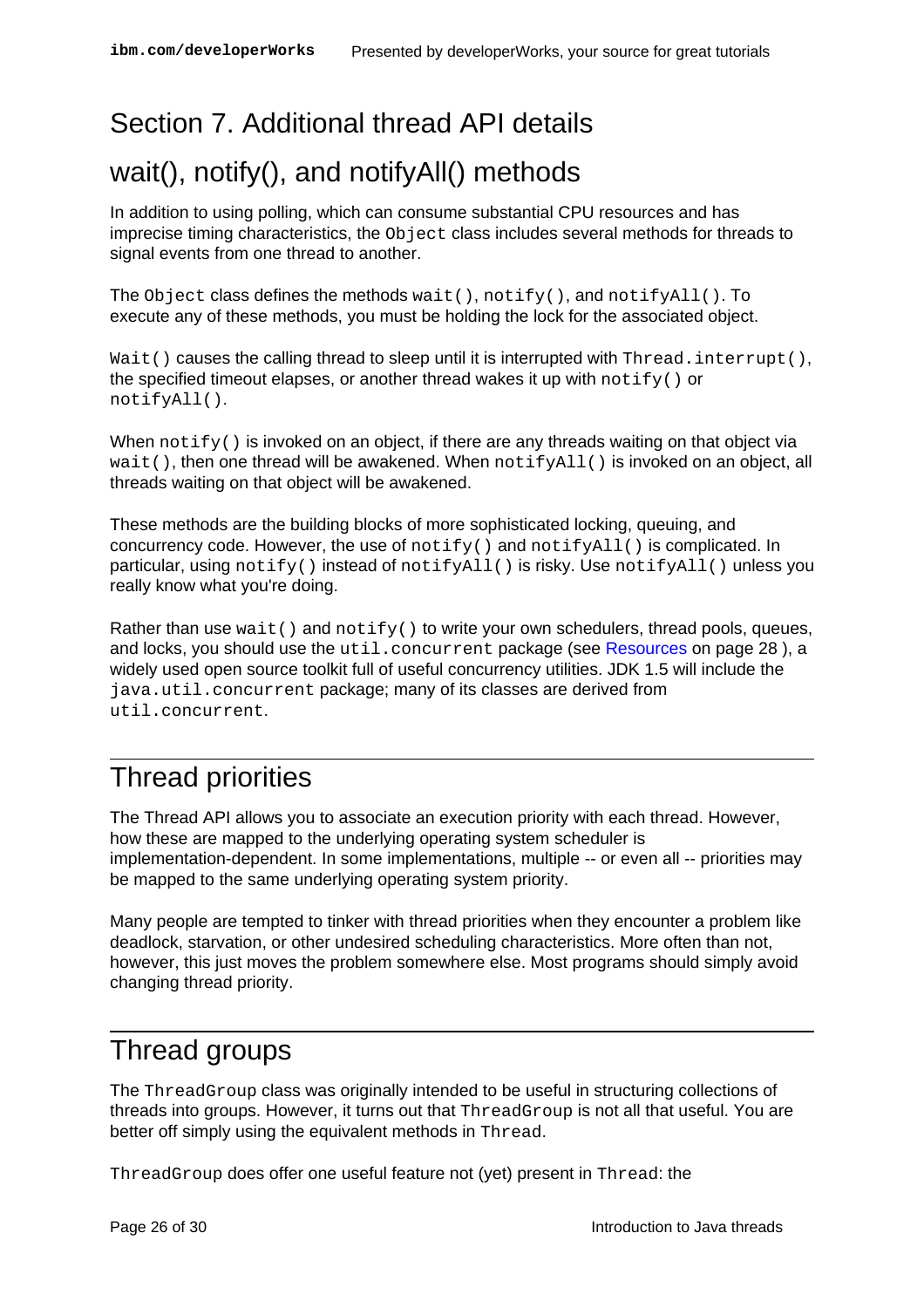uncaughtException() method. When a thread within a thread group exits because it threw an uncaught exception, the ThreadGroup.uncaughtException() method is called. This gives you an opportunity to shut down the system, write a message to a log file, or restart a failed service.

## **SwingUtilities**

Although it is not part of the Thread API, the SwingUtilities class deserves a brief mention.

As mentioned earlier, Swing applications have a single UI thread (sometimes called the event thread) in which all UI activity must occur. Sometimes another thread may want to update the appearance of something on the screen or fire an event on a Swing object.

The SwingUtilities.invokeLater() method allows you to pass a Runnable object to it, and the specified Runnable will be executed in the event thread. Its cousin, invokeAndWait(), will invoke Runnable in the event thread, but invokeAndWait() will block until Runnable is finished executing.

```
void showHelloThereDialog() throws Exception {
    Runnable showModalDialog = new Runnable() {
        public void run() {
            JOptionPane.showMessageDialog(myMainFrame, "Hello There");
        }
    };
    SwingUtilities.invokeLater(showModalDialog);
}
```
For AWT applications, java.awt.EventQueue also provides invokeLater() and invokeAndWait().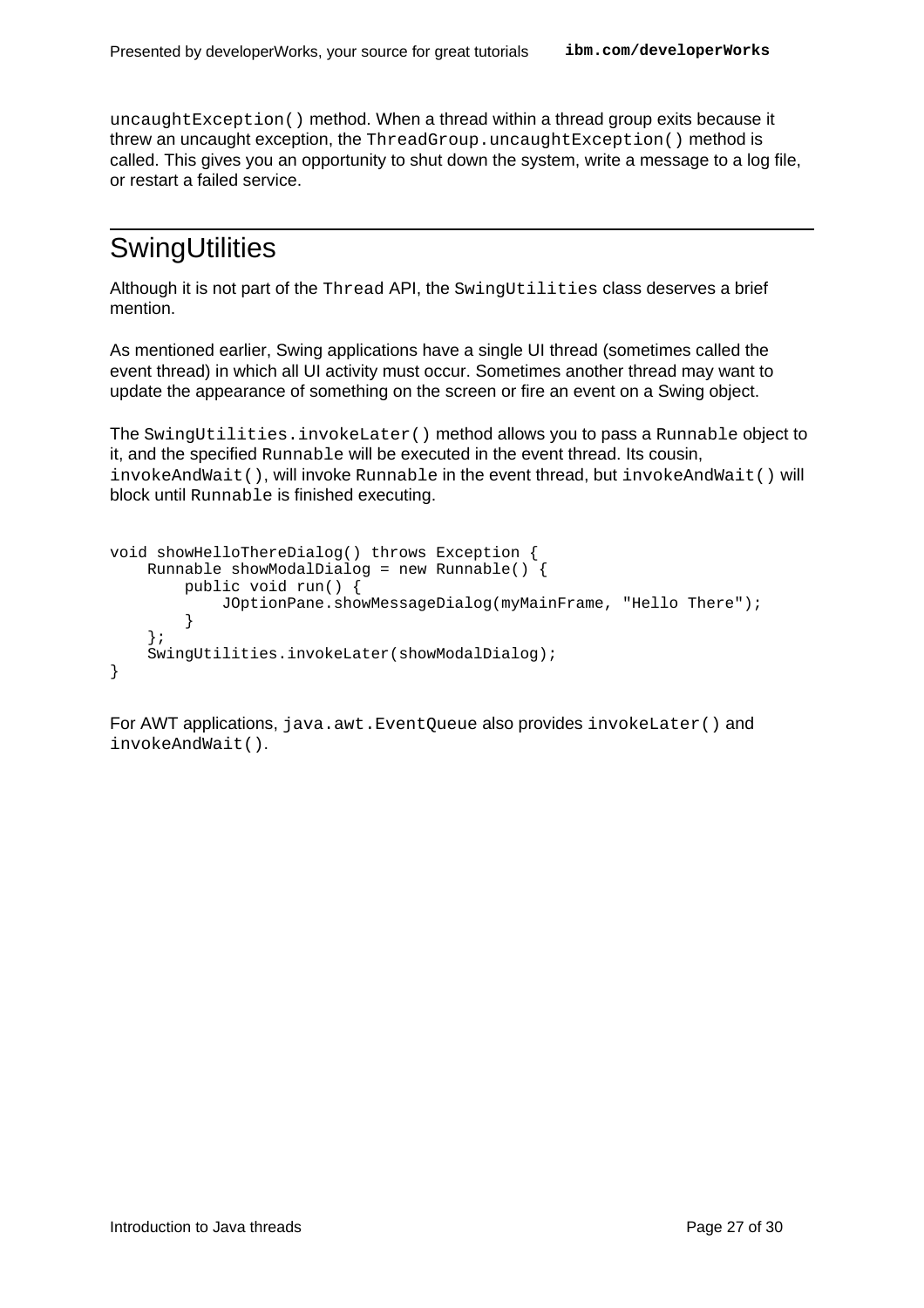## <span id="page-27-0"></span>Section 8. Wrapup and resources

## Summary

Every Java program uses threads, whether you know it or not. If you are using either of the Java UI toolkits (AWT or Swing), Java Servlets, RMI, or JavaServer Pages or Enterprise JavaBeans technologies, you may be using threads without realizing it.

There are a number of situations where you might want to explicitly use threads to improve the performance, responsiveness, or organization of your programs. These include:

- Making the user interface more responsive when performing long tasks
- Exploiting multiprocessor systems to handle multiple tasks in parallel
- Simplifying modeling of simulations or agent-based systems
- Performing asynchronous or background processing

While the thread API is simple, writing thread-safe programs is not. When variables are shared across threads, you must take great care to ensure that you have properly synchronized both read and write access to them. When writing a variable that may next be read by another thread, or reading a variable that may have been written by another thread, you must use synchronization to ensure that changes to data are visible across threads.

When using synchronization to protect shared variables, you must ensure that not only are you using synchronization, but the reader and writer are synchronizing on the same monitor. Furthermore, if you rely on an object's state remaining the same across multiple operations, or rely on multiple variables staying consistent with each other (or consistent with their own past values), you must use synchronization to enforce this. But simply synchronizing every method in a class does not make it thread safe -- it just makes it more prone to deadlock.

#### <span id="page-27-1"></span>Resources

#### **Downloads**

• Explore Doug Lea's [util.concurrent](http://gee.cs.oswego.edu/dl/classes/EDU/oswego/cs/dl/util/concurrent/intro.html) package (http://gee.cs.oswego.edu/dl/classes/EDU/oswego/cs/dl/util/concurrent/intro.html), which contains a wealth of useful classes for building efficient concurrent applications.

#### **Articles and tutorials**

- ["](http://gee.cs.oswego.edu/dl/cpj/jmm.html)[Synchronization and the Java Memory Mode](http://gee.cs.oswego.edu/dl/cpj/jmm.html)l" (http://gee.cs.oswego.edu/dl/cpj/jmm.html) is an excerpt from Doug Lea's book that focuses on the actual meaning of synchronized.
- In his article ["](http://www-106.ibm.com/developerworks/java/library/j-thread.html)*[Writing multithreading Java applications](http://www-106.ibm.com/developerworks/java/library/j-thread.html)*" (*developerWorks*, February 2001, http://www-106.ibm.com/developerworks/library/j-thread.html), Alex Roetter outlines issues involved in Java multithreading and offers solutions to common problems.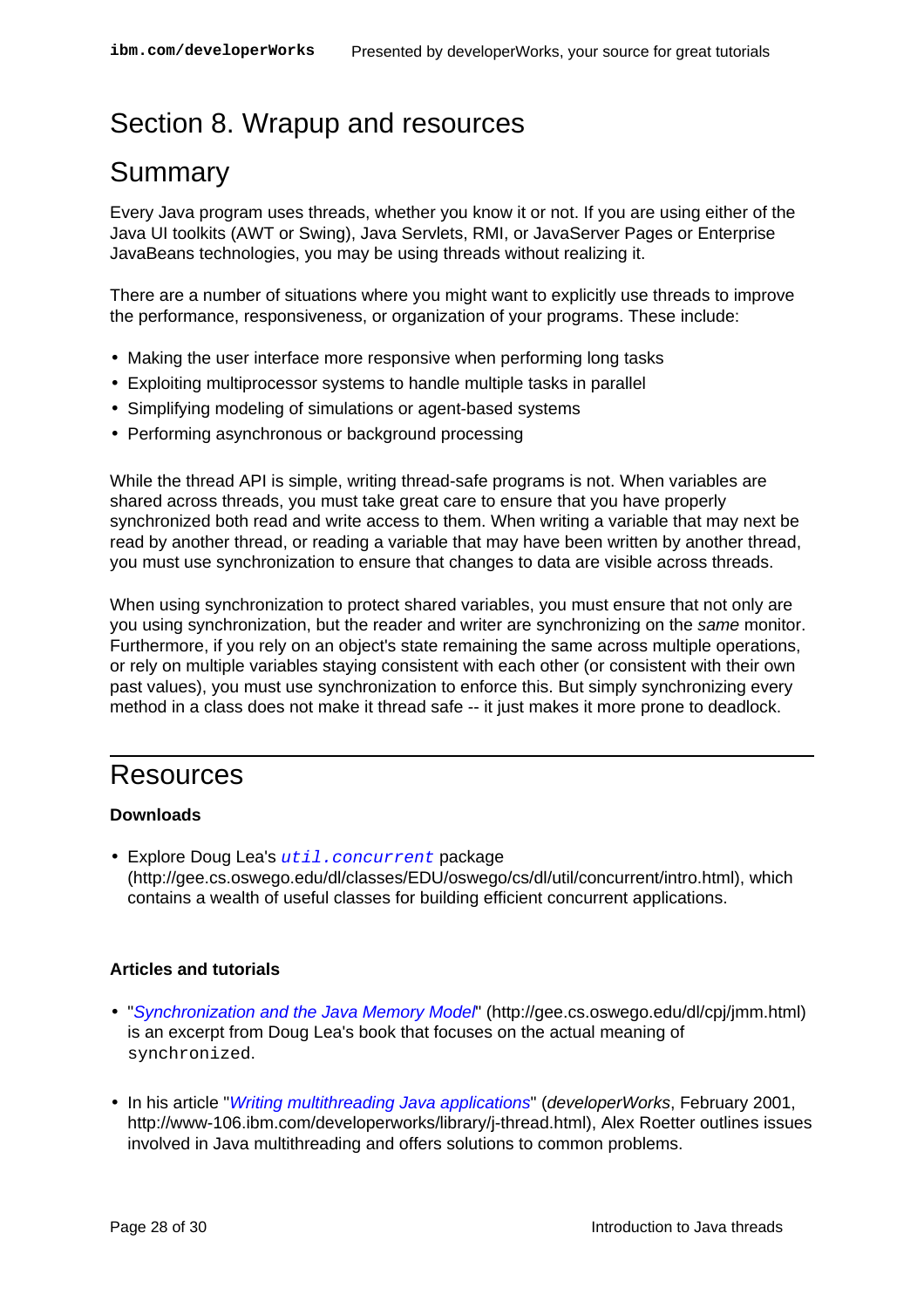- ["](http://www-106.ibm.com/developerworks/java/library/j-threads1/)[Threading lightly, Part 1: Synchronization is not the enemy](http://www-106.ibm.com/developerworks/java/library/j-threads1/)" by Brian Goetz (developerWorks, July 2001, http://www-106.ibm.com/developerworks/library/j-threads1/) explores how to manage the performance of concurrent applications.
- ["](http://www.javaworld.com/javaworld/jw-05-2002/jw-0503-java101.html)[Achieve strong performance with threads](http://www.javaworld.com/javaworld/jw-05-2002/jw-0503-java101.html)" by Jeff Friesen (JavaWorld, May 2002, http://www.javaworld.com/javaworld/jw-05-2002/jw-0503-java101.html) is a four-part tutorial on using threads.
- ["](http://www.javaworld.com/jw-02-2001/jw-0209-double.html)[Double-checked locking: Clever, but broken](http://www.javaworld.com/jw-02-2001/jw-0209-double.html) " (JavaWorld, February 2001, http://www.javaworld.com/jw-02-2001/jw-0209-double.html), explores the Java Memory Model in detail and the surprising consequences of failing to synchronize in certain situations.
- Thread safety is tricky stuff[. "](http://www-106.ibm.com/developerworks/java/library/j-jtp0618.html)[Java theory and practice: Safe construction techniques](http://www-106.ibm.com/developerworks/java/library/j-jtp0618.html)" (developerWorks, June 2002, http://www-106.ibm.com/developerworks/library/j-jtp0618.html) offers some tips for safely constructing objects.
- I[n "](http://java.sun.com/products/jfc/tsc/articles/threads/threads1.html)[Threads and Swing](http://java.sun.com/products/jfc/tsc/articles/threads/threads1.html)" (http://java.sun.com/products/jfc/tsc/articles/threads/threads1.html), the Sun folks explore the rules of safe Swinging and introduce the useful SwingWorker class.

#### **Recommended books**

- Doug Lea's [Concurrent Programming in Java, Second Edition](http://www.amazon.com/exec/obidos/ASIN/0201310090/none0b69) (Addison-Wesley, 1999, http://www.amazon.com/exec/obidos/ASIN/0201310090/none0b69) is a masterful book on the subtle issues surrounding multithreaded programming in Java applications.
- Paul Hyde's [Java Thread Programming](http://www.amazon.com/exec/obidos/ASIN/0672315858/none0b69) (http://www.amazon.com/exec/obidos/ASIN/0672315858/none0b69) is a nice tutorial and reference for many real-world multithreading issues.
- Allen Holub's book [Taming Java Threads](http://www.amazon.com/exec/obidos/ASIN/1893115100/none0b69) (http://www.amazon.com/exec/obidos/ASIN/1893115100/none0b69) is an enjoyable introduction to the challenges of Java thread programming.

#### **Additional resources**

- The util.concurrent package is being formalized under Java Community Process [JSR 166](http://www.jcp.org/jsr/detail/166.jsp) (http://www.jcp.org/jsr/detail/166.jsp) for inclusion in the 1.5 release of the JDK.
- The [Foxtrot projec](http://foxtrot.sourceforge.net/)t (http://foxtrot.sourceforge.net/) is an alternative -- and possibly simpler -- approach to threading in Swing applications.
- You'll find hundreds of articles about every aspect of Java programming in the developerWorks [Java technology zone](http://www-106.ibm.com/developerworks/java/) (http://www-106.ibm.com/developerworks/java/).